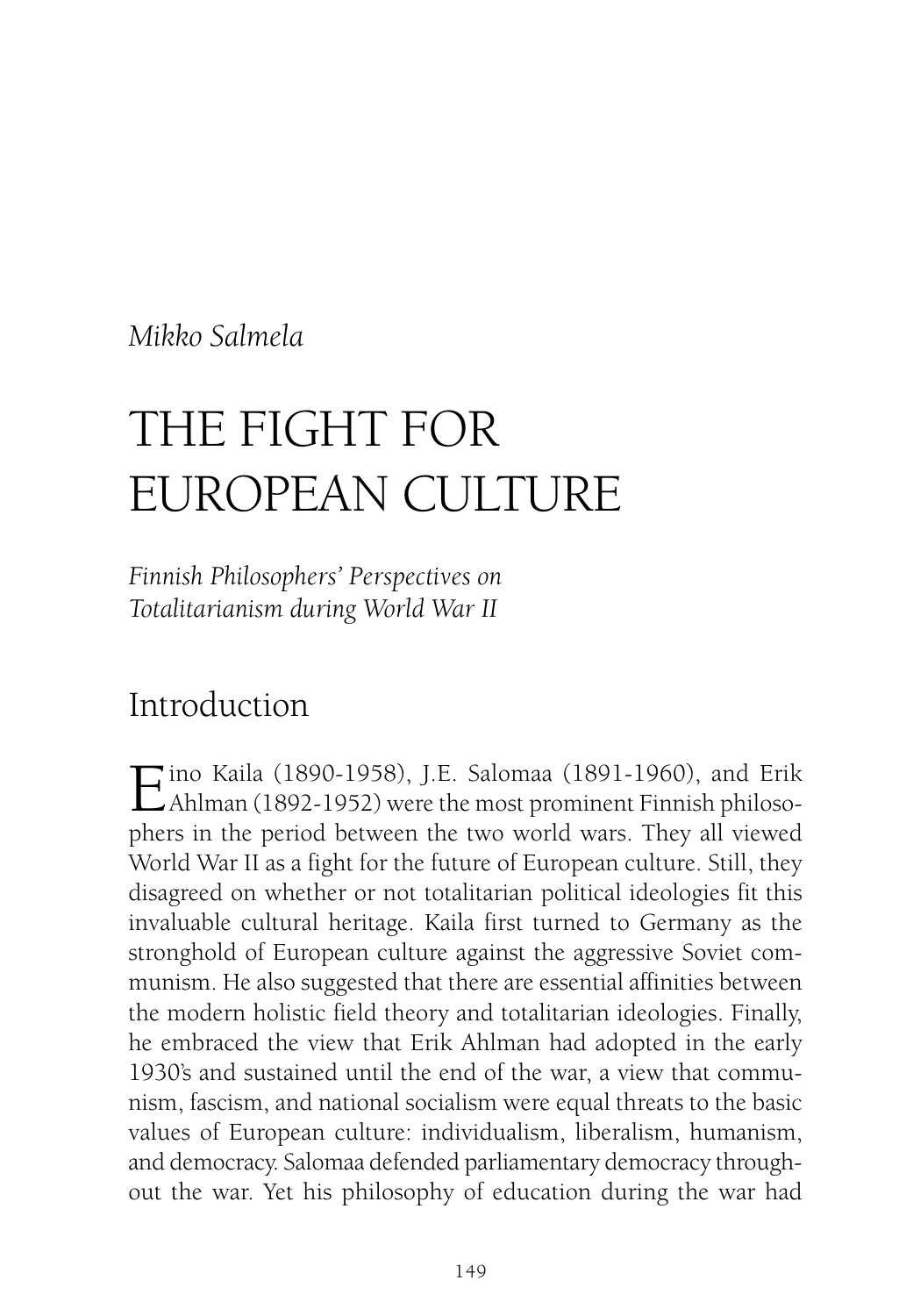some totalitarian undertones. The totalitarian affiliations of Kaila and Salomaa remained, however, politically inspired and philosophically superficial.

# Eino Kaila

Eino Kaila is perhaps the most influential philosopher in Finland in the 20th century. Kaila acted as Professor of Theoretical Philosophy at the University of Helsinki in 1930-48, and was later nominated to The Finnish Academy. Kaila distinguished himself in both philosophy and psychology, and his academic legacy set the course for an entire generation of Finnish scholars, both scientists and humanists. As an outstanding scholar and a most accomplished lecturer, Kaila conveyed fresh ideas and approaches to Finland. These included experimental psychology, Gestalt theory, the psychology of personality, philosophical and mathematical logic, and logical empiricism, all of which merged within the broader mainstream of analytic philosophy after World War II. Kaila thus became the originator of analytic philosophy in Finland, even though he disliked the label 'analytic'. The antipathy for this term sprang from his lifelong search for a synthetic philosophy that would unify the findings and theories of modern science<sup>1</sup>

# *The Threat of the Soviet Union and the Pan-European Promise*

Eino Kaila regarded the Soviet Union as the gravest threat to European high culture. This was a belief generally held among the Finnish bourgeoisie and intelligentsia between the two World Wars. This belief motivated and directed Kaila's political thinking throughout the 1930's and during World War II. Kaila first leaned on the Pan-Europe-movement that was founded and headed by the Austrian count Richard Coudenhove-Kalergi.<sup>2</sup> This movement had as its principal aim was to preserve the world domination by the white race and its cultural hegemony. World War I had already broken this domi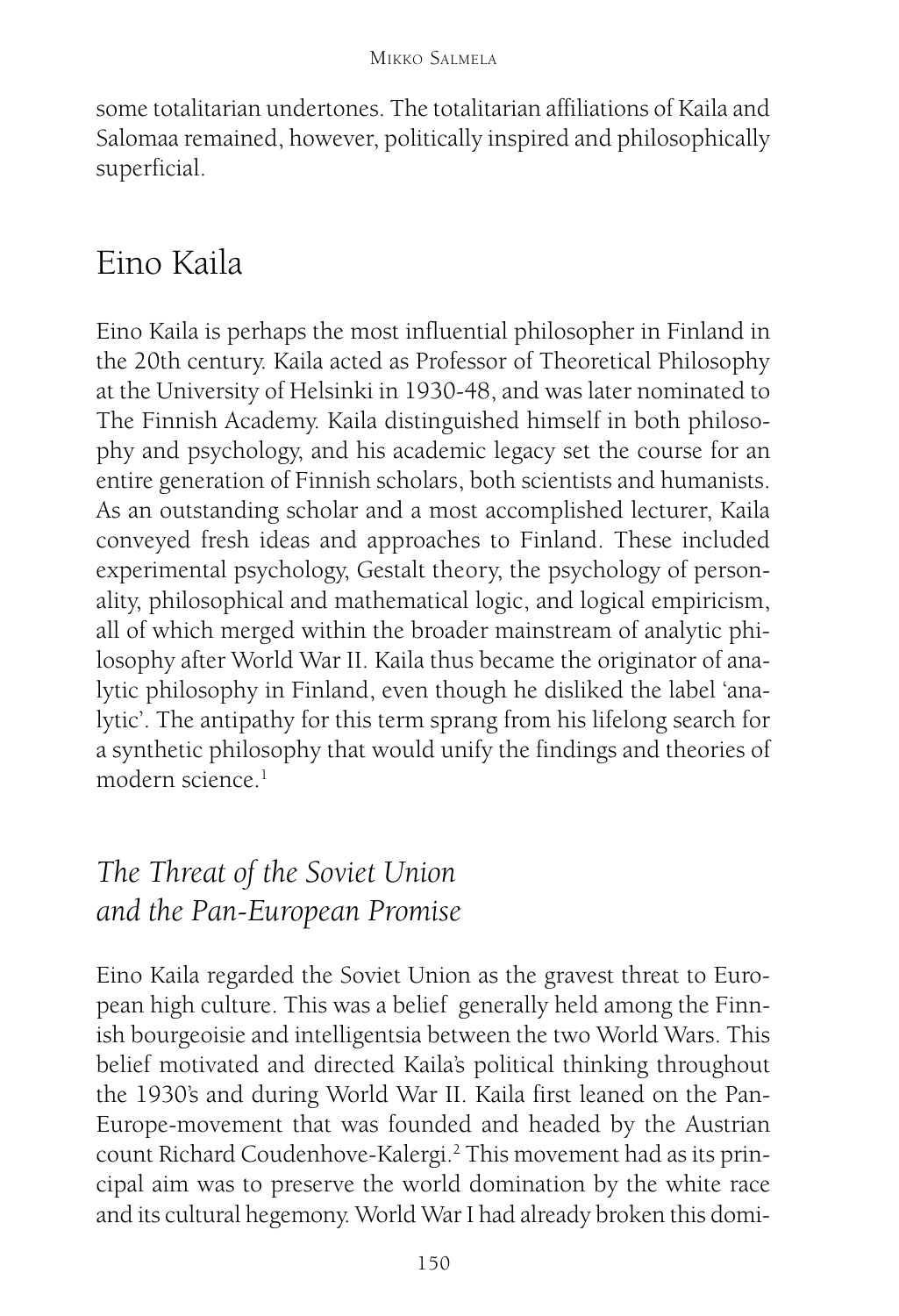nation, and the process was escalating all the time. It was therefore urgent for European nations to settle their mutual conflicts and to unite in order to defend themselves against common enemies: a new world war, general impoverishment, and rising bolshevism. Coudenhove-Kalergi claimed that if the European countries could not agree voluntarily on a customs union and an association of states, a different kind of European union would ensue after a Soviet invasion.3 These allusions to the protection of European culture from a Soviet threat also appealed to Eino Kaila. He emphasized that it was especially vital for Finns to awaken to European awareness, because the next world war could bereave Finland's national sovereignty in the same way as the previous one granted its opportunity to gain it.<sup>4</sup>

The development of international politics was a great disappointment for Kaila, whose dream of a European union was crushed before his eyes. Kaila cynically concluded that visions of supranational associations with real power have turned out to be illusions. Nevertheless, he admitted that "the course of development cannot be denied and one must yield in the face of facts."5 A kind of yielding can perhaps be seen in Kaila's participation at the 1938 summer festival of the *Nordische Gesellschaft* -society in Lübeck. The official purpose of this society was to coordinate the cultural cooperation between Germany and the Nordic Countries. Yet, the society had acquired a propagandistic reputation on the grounds of its former activity.

It has been asserted that Eino Kaila belonged to the antifascist and socially conservative, elderly Finnish intelligentsia that was worried about the totalitarian ideas that attracted youth in the  $1930\rm ^{\circ}\rm s$ . $^{6}$  Nevertheless, there is no doubt that Eino Kaila was among the majority of Finnish intellectuals who embraced German orientation during World War II. The traditional sympathies of Finnish intellectuals for Germany and German culture may provide a partial explanation. Little was known about the new Nazi Germany and so powerful were the positive images attached to the classic Germany of Kant, Goethe, and Beethoven. This, together with a recent memory of companionship-in-arms between Germany and the White army in the Finnish Civil War in 1918 explains, that the new Germany inherited the former German affiliations, even if the intellectuals did not have strong or particular sympathies for national socialism itself.<sup>7</sup> Furthermore, even if they were aware of serious restrictions of civil rights,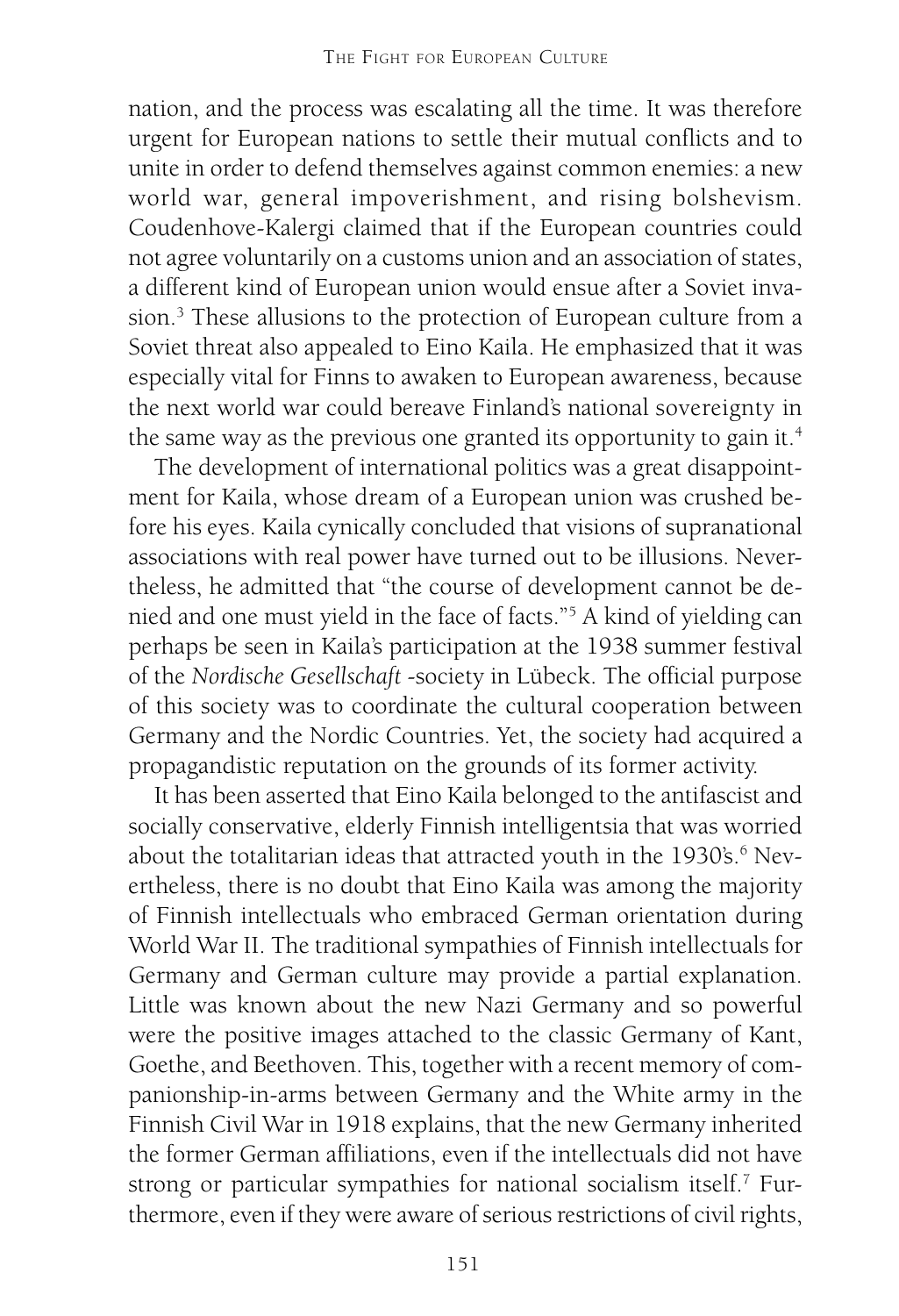antisemitism, or even concentration camps, Germany was still considered to be a lesser evil when compared to the Soviet Union. This motivation became understandable especially after the Soviet attack on Finland in 1939-40.

## *Germany as the Saviour of European Culture*

Concern for European civilization and Finnish national sovereignty were the touchstones of Eino Kaila´s political thought during World War II. Kaila feared that Europe has finally drifted into a mortal power struggle that was destroying its traditional high culture. And if the culture was ruined, the whole civilization would be gone: "science will boil down to mere technology, philosophy to official propaganda, and justice to phrases."8 This gloomy prognosis is quoted from a newspaper article with a telling title, "Culture as religion" (*Kultur som religion*), an article that was published in Sweden in January of 1941. In this paper, Kaila outlines a suggestive portrait of the threemillennia-old "temple" of European high culture. This temple brings together the Hellenic aspiration of virtuous life and objective knowledge, the Christian ideal of love of ones neighbour, with the modern progress of science and technology. Together these elements build up a unique whole with immeasurable value. "*That* [temple] is the reason for living on earth, *that* makes the life worth living," confessed Kaila in a semi-religious manner.9 He also emphasized the individualistic aspects of European mentality. "Higher life of spirit cannot be anonymous collective product of masses, but it has been created by individuals with unrestricted personal freedom of research and judgement."10 It must have been obvious for Kaila that the Nazi Germany had renounced the ideal of individualism together with many other pillars of his temple of culture. Notwithstanding, Kaila did not hesitate to take sides with Germany when it launched its attack against the state whose offences against the European tradition Kaila deemed even worse, the Soviet Union.

Kaila's contribution to the German orientation in Finland consists of one treatise and three articles. The historical treatise "Three hundred years of academic life in Finland" (*Kolmesataa vuotta suomalaista yliopistoelämää*, 1940) was published in honor the 300th anniver-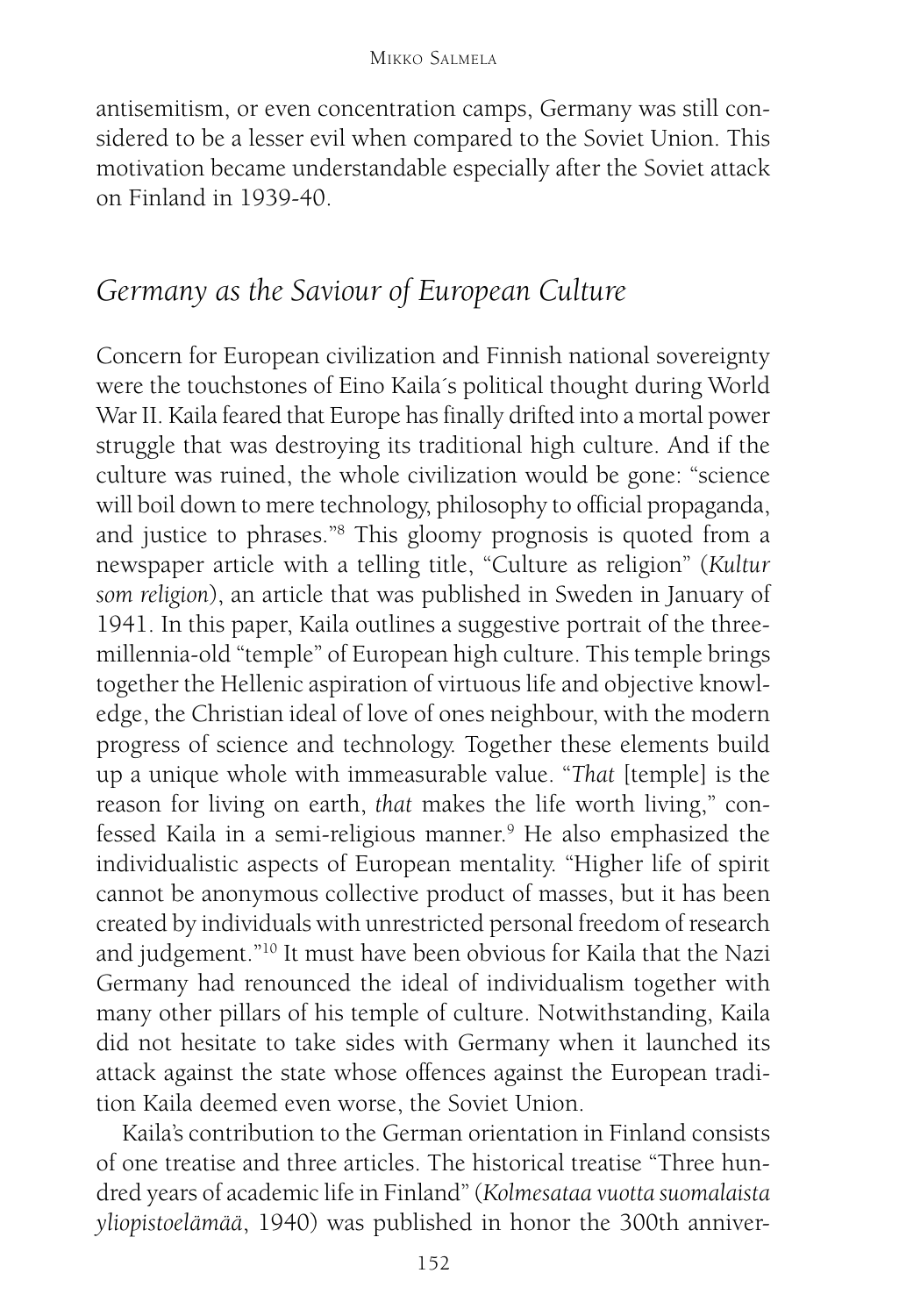sary of the University of Helsinki. It was first published in German, and only later in French and Finnish translations, and it was sent to all headmasters of German universities. The reason for this procedure was the disappointment the Finns had felt after the defeat of Winter War. They supposed that Germans had rejected Finnish requests for help because they were ignorant that Finland was an inalienable part of the West. It was, therefore, Kaila's purpose to show that this indeed was the case: that the history of Finnish culture abounds with German influences and that the Finns belonged in every way, both culturally and racially, to Western Europe; not to the Slavonic East. This legitimation of the Fenno-German *Schicksalsgemeinschaft* through historical and cultural connections also became Kaila's self-appointed task also after the outbreak of the Finnish Continuation War in June 1941. It was in this war that Finland fought as a companion-in-arms with Germany against the Soviet Union.

Kaila published three articles in Germany during World War II. *Der finnische Mensch* (1942) echoes the contents of the earlier treatise, with some rhetoric allusions to the Nazist ideas of *Lebensraum* and leader principle. *Zur Idee einer Europäischen Friedensordnung* (1941) that was published soon after the outbreak of the Continuation War is even bolder in terms of leanings on Nazi ideology. Kaila begins with an indirect condemnation of the League of Nations. Snellman, says Kaila, would have considered such organization that claims for supranational rights without having respective powers of enforcement as some superpowers' masked instrument.<sup>11</sup> Kaila also confirms Snellman's prediction of the rising importance of nationality in history: the new national socialism is one expression of this trend. Kaila even offers a sketch of his own for national socialism in its "wide European sense".

Es heisst, das Nationalprozip *weiter* zu entwickeln, so dass aus der Volksgemeinschaft eine organische Einheit entsteht, in der es für eine "soziale Frage" keinen Platz mehr gibt. Es besagt, den Idealismus, dass heisst den Realismus der *ganzheitlichen* Betrachtungsweise auch im Gebiet des sozialpolitischen Denkens restlos zum Geltung zu bringen, im Gegensatz zu dem Materialismus des marxistischen Denkens das auf eine kurzsichtige Weise nur *einen* Faktor des grossen Werdens, den wirtschaftlichen, zu erfassen vermag. Es heisst die Besitzlosen zum Besitzenden zu machen und jedem Volksgenossen zu dem Bewusstsein zu verhelfen,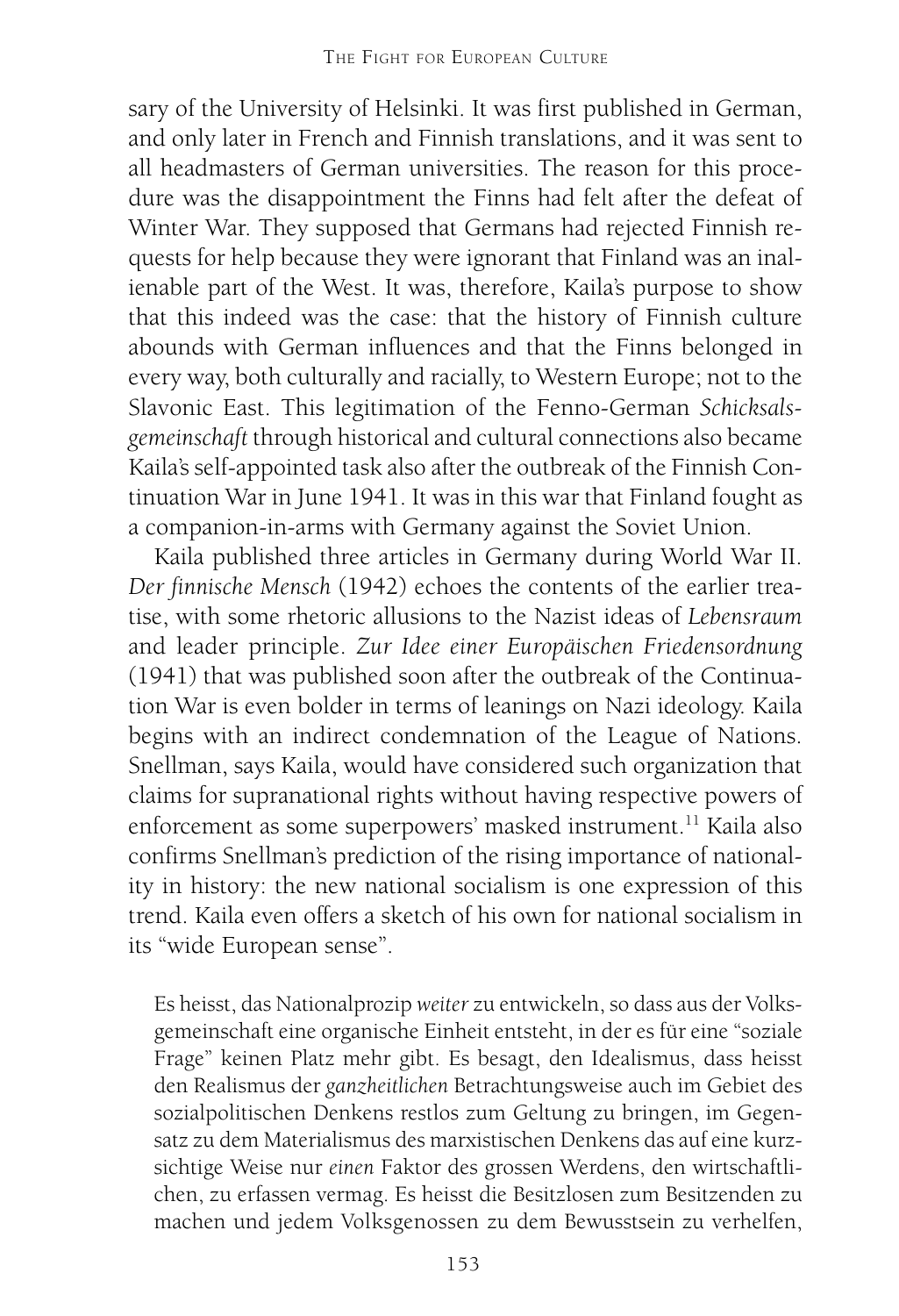dass der wertvollste Besitz von allem das heilige Erbe der dreitausendjährigen europäischen Kultur ist.<sup>12</sup>

Kaila saw that this kind of Europe is taking shape by the power of Germany. He even regarded Germany as the only stronghold that could save Europe once England has betrayed European civilization by allying with the anti-cultural Soviet Union. This "unholy allience" motivated Kaila´s strong sympathy for Nazi Germany. "*In hoc signo vincis*. Unter diesem Zeichen wirst du siegen, Europa – oder du wirst aufhören zu sein," he concluded.13

These quotations show that Kaila had at least political grounds to support Germany in the beginning of the Continuation War. Finland and Germany fought together against the Soviet Union and it was necessary to strengthen and foster spiritual ties between the two nations. This task fell naturally on Finnish intellectuals whose German sympathies had traditionally been high. Kaila's contributions to this task did not, as such, differ much from the treatises of Jalmari Jaakkola, V.A. Koskenniemi, and Väinö Auer, and Eino Jutikkala that were published at the same time.<sup>14</sup> But did Kaila really believe that the national socialist Third Reich could and would secure the threethousand-year-old heritage European high culture?

# *Totalitarianism and the* Weltanschauung *of the 20th Century*

It is impossible to determine Kaila's precise philosophical involvement with national socialism, or totalitarianism in general. Still, there are some rather strong allusions to totalitarian, or at least proto-totalitarian, ideas in his wartime texts. The problem is that Kaila does not subscribe to these ideas directly. Instead, he attributes them to G.W.F. Hegel and to his eminent Finnish follower J.V. Snellman (1806- 81) while presenting their thought in a rather neutral fashion. The main evidence for Kaila's own sympathy for totalitarian ideas resides in his willingness to interpret Hegel's and Snellman's ideas with the concepts and theories of modern holism and field theory, ideas to which he emphatetically subscribes.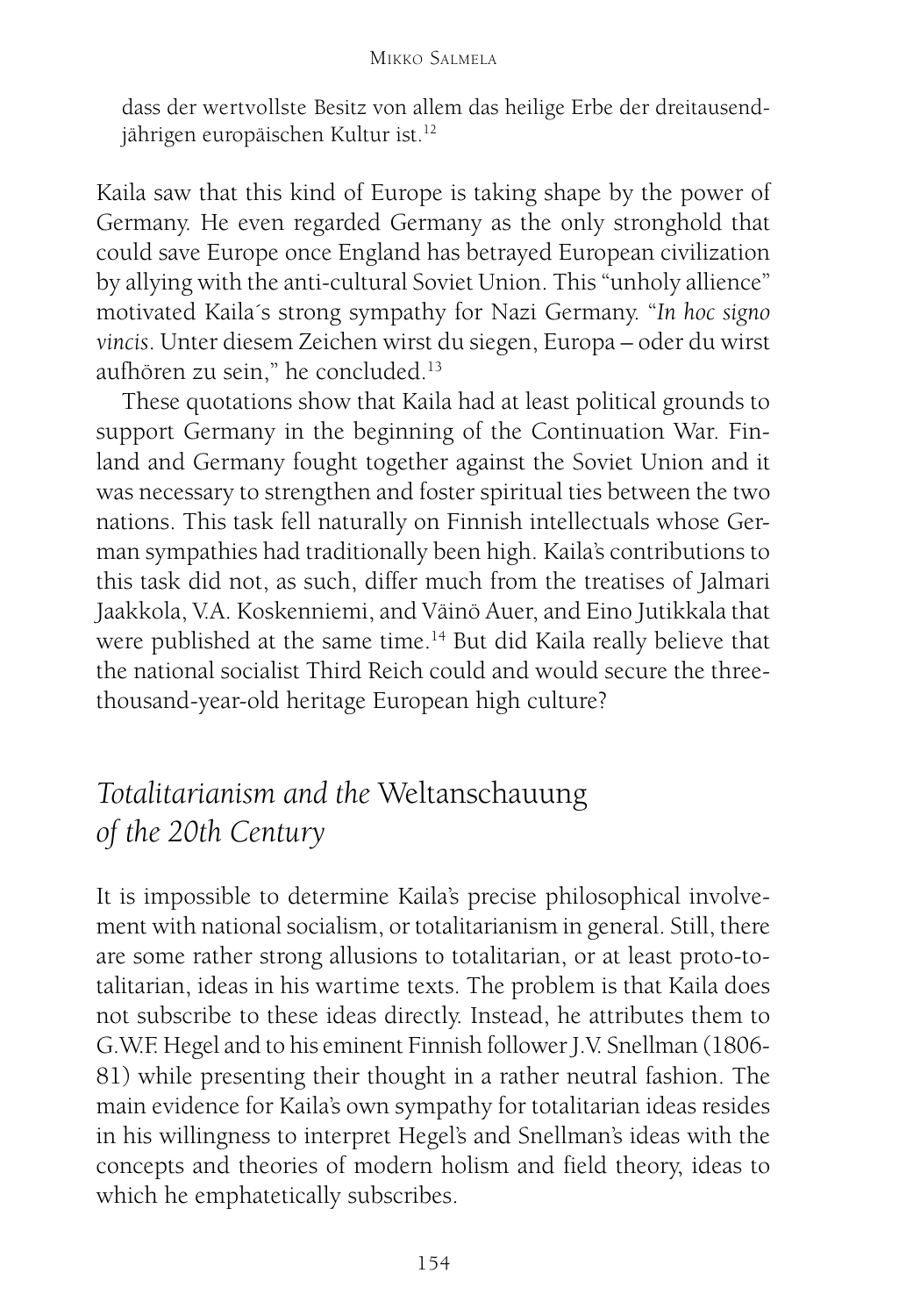Stated simply, Kaila's basic idea is that there are essential affinities between the modern scientific *Weltanschaung* and totalitarian ideologies. He takes, for instance, the Nazist catchwords "voice of blood" (*Stimme der Blut*), "*Lebensraum*", and "totalitarian". The first notion, maintains Kaila, refers to the unconscious psychic forces that determine the courses of human life; the second is a political parallel to some – unspecified – notions in field theoretical biology. The third notion refers to the tremendous social upheaval that during the past two decades has brought along social levelling and uniformity, that is, totalization.<sup>15</sup> The connecting link between political totalitarianism and the modern *Weltanschaung* is field theoretical holism. Kaila asserts that the basic ideas of holism were put forward by Hegel and Snellman in their "faltering" metaphysics as early as in the 19th century.<sup>16</sup>

Kaila claims that Hegelian idealism is a plausible position if it is interpreted from the point of view of modern holistic biology.17 Holism, in general, states that the laws of the more complex structures are not deducible from the laws of less complex structures. According to Kaila, this view is applicable to such Hegelian notions as objective spirit and national spirit. These are empirical regularities that are characteristic of certain cultural phases and some world historical peoples. Kaila claims that "modern ausgedrückt heisst dies, dass der 'objektive Geist' und der 'Volksgeist' insbesondere die durch Eigengesetzlichkeit ausgezeichnete übergeordnete Ganzheit der Gemeinschaft ist, die nicht durch die Summe der Individuen besteht, sondern deren unselbständige Glieder diese sind."18 This means that the laws of world history are irreducible to the laws of national communities (*Volksgemeinschaften*), just as these are irreducible to the laws of the solitary behavior of individuals. Kaila further subscribes to the other tenet of methodological holism, a tenet in which all the variables that constitute the system interact with each other. It is just because of this mutual interdependency within the system that new regularities will emerge in a whole that are not present in its parts. This methological holism does not, however, remain merely explanatory. It also takes a normative turn when Kaila, *pace* Hegel and Snellman, applies it to the explanation of social phenomena, including legal and moral norms.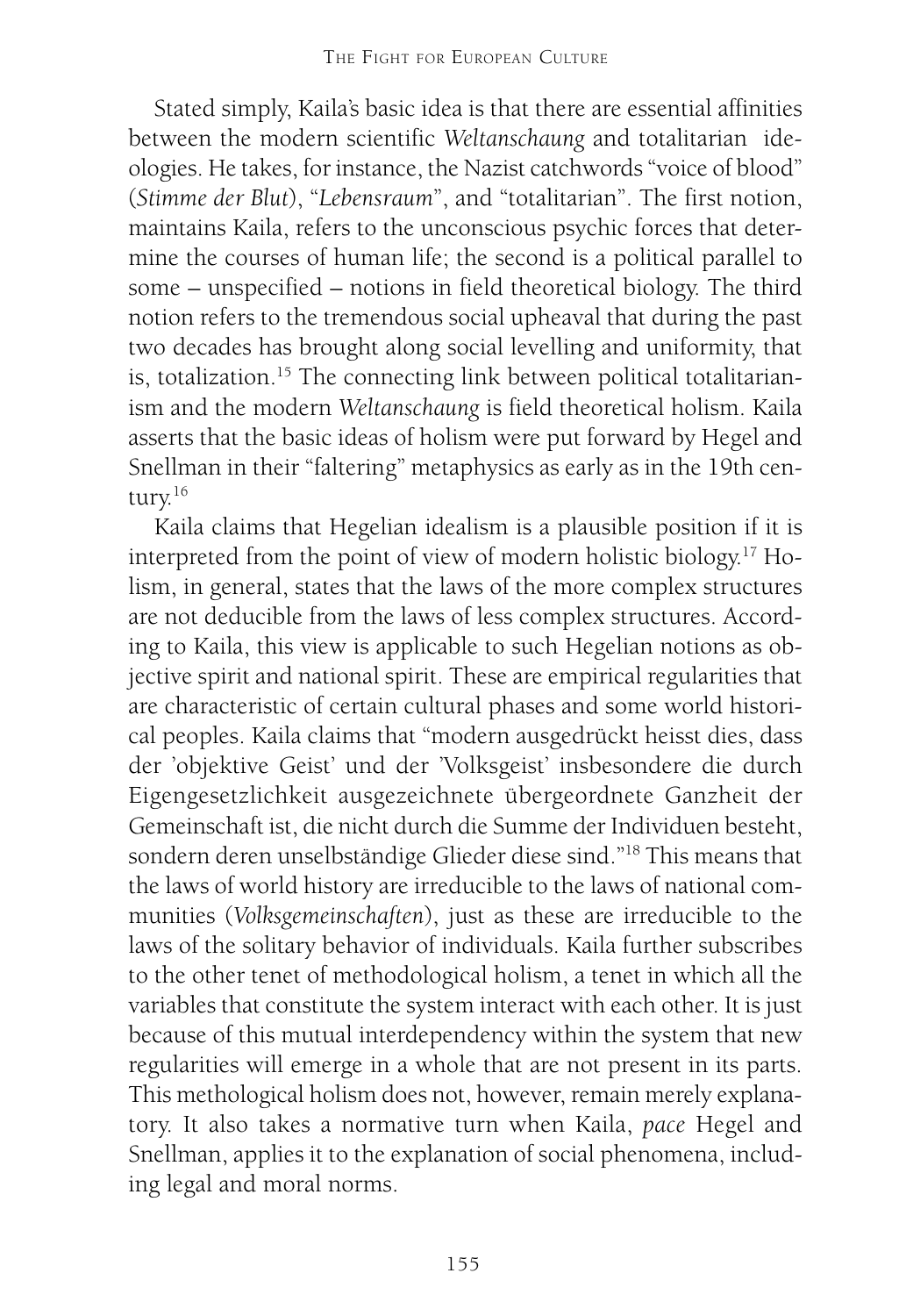Kaila attributes the totalitarian tenet to Hegel and Snellman, according to which a community exists both conceptually and normatively prior to the individuals that comprise it. Thus Kaila maintains that the most important practical aspect of an individual person's identity, or "substance", is neither one's spirituality (*Geistigkeit*), nor one's religious humanity. Instead, the most important factor is one's membership in a particular national community. This membership defines our identity so essentially that Kaila does not hesitate to assert that "die Substanz eines Einzelnen sei der Volksgeist."19 Moreover, national spirit also determines one's ethical consciousness.

Das sittliche Bewusstsein z. B. ist dasselbe wie dieses Nationalbewusstsein. In dem sittlichen Bewusstsein erlebt der Mensch seinen individuellen Willen als identisch mit dem allgemeinen Willen, der der gemeinsame Wille der Volksgenossen ist, in denen der Volksgeist die gemeinsame Substanz ist. Aus diesem Volksbewusstsein kann der Einzelne nicht heraustreten, weil es seine Substanz ist.20

From this metaphysical and ethical dependency of individuals on their national communities, ensues a normative tenet, according to which the national spirit and national customs are the highest truth and the highest right for the individual, and there is no higher right whatsoever.<sup>21</sup>

The demand of absolute obedience to the moral rules of one's national community affects also to one's relation to the state. As the state is a realization of the national spirit, it is, therefore, an intrinsic end with no further purpose. Furthermore, it is a moral end, because it is only in a state where one can be free in the sense of participating in the spiritual process in which the nation creates its norms and rules. Kaila emphasizes the difference between this Hegelian view and the liberal conception of the state as a means of civil society and individual citizens. Since every nation aspires only to rise above other nations to lead the world in historical progress, this progress can only take place through the inevitable and continuous struggle between nations and their representative states. It is also important to realize, according to Hegel and Snellman, that this struggle cannot be evaluated by means of ordinary moral criteria. On the contrary,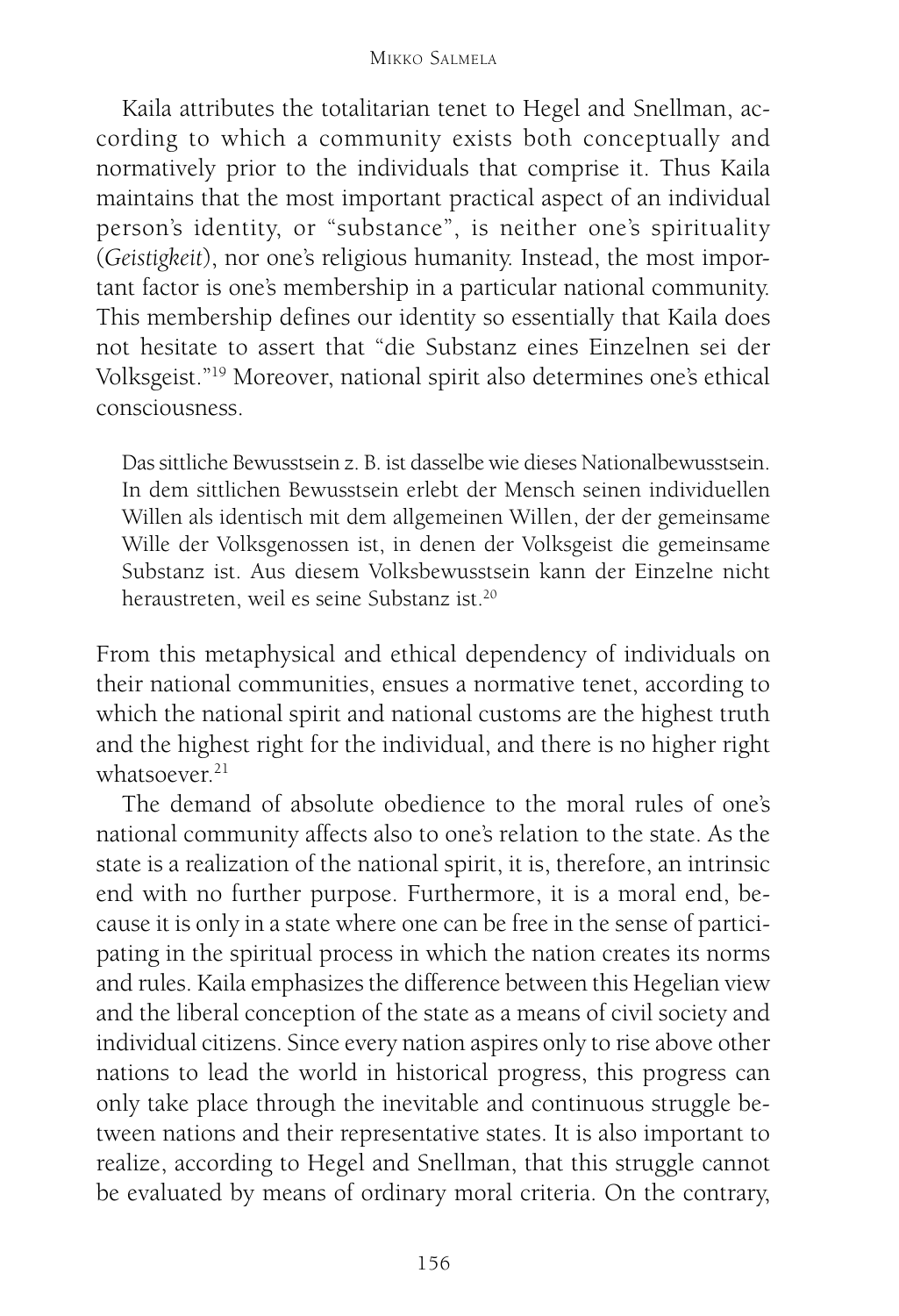the highest command of political morality is the interest of the state. And "wer diesem etwa seine Ideale der Menschenliebe, der Gerechtigkeit usw. vorzieht, ist ein Verräter des Vaterlandes".22

What can we make of this short summary of Hegel's and Snellman's thought? There are, no doubt, some historical connections and affiliations between Hegelian ideas and the tenets of modern totalitarism, as Sir Karl Popper, together with several other writers, has forcefully argued.23 The extent to which Hegelianism and national socialism are affiliated is not, however, the issue here. More importantis the historical fact that the the neo-Hegelians of the Third Reich used Hegel's political philosophy and the philosophy of history to legitimize the main tenets of national socialist ideology and its policies, as Hubert Kiesewetter has shown in his treatise *Von Hegel zu Hitler* (1995). The Hegelian features of national socialism included the theory of an organic state based on ethnic nationality, the introduction of vocational corporations instead of labor unions, the absolute power of a charismatic leader, the replacement of civil rights and liberties by social duties and a more "concrete" and "higher" within the state community, and national chauvinism together with legimation of aggressive and total wars, including World War II, as historical necessities<sup>24</sup>

I believe that it is fair to argue that Kaila emphasizes the affiliations of Snellman's Hegelian thought and national socialist ideas, although there are only few allusions to this in this articles.25 Still, Kaila points out that "wie zwanglos sich die Snellmansche Philosophie des Volksgeistes im Sinne einer modernen Ganzheitslehre deuten lässt und wie aktuell sie dadurch immer noch ist".26 Kaila's evaluation of Snellman's contributions to Finnish philosophy and culture is also revealing. Kaila states that Snellman imported the characteristically German, organic view of community to Finland and thereby contributed to the fact that the Finnish culture remained as an original version of the "Nordic-Germanic" (*nordischgermanisch*) culture. Kaila describes Snellman himself as broadminded, without being liberal, for Kaila concludes, "Er hat keine besondere Sympathie für die allgemeine Stimmrecht gehabt, sondern er hat einen korporativ aufgebauten Staat vorgezogen. *Er war ein Mensch unserer Zeit*."27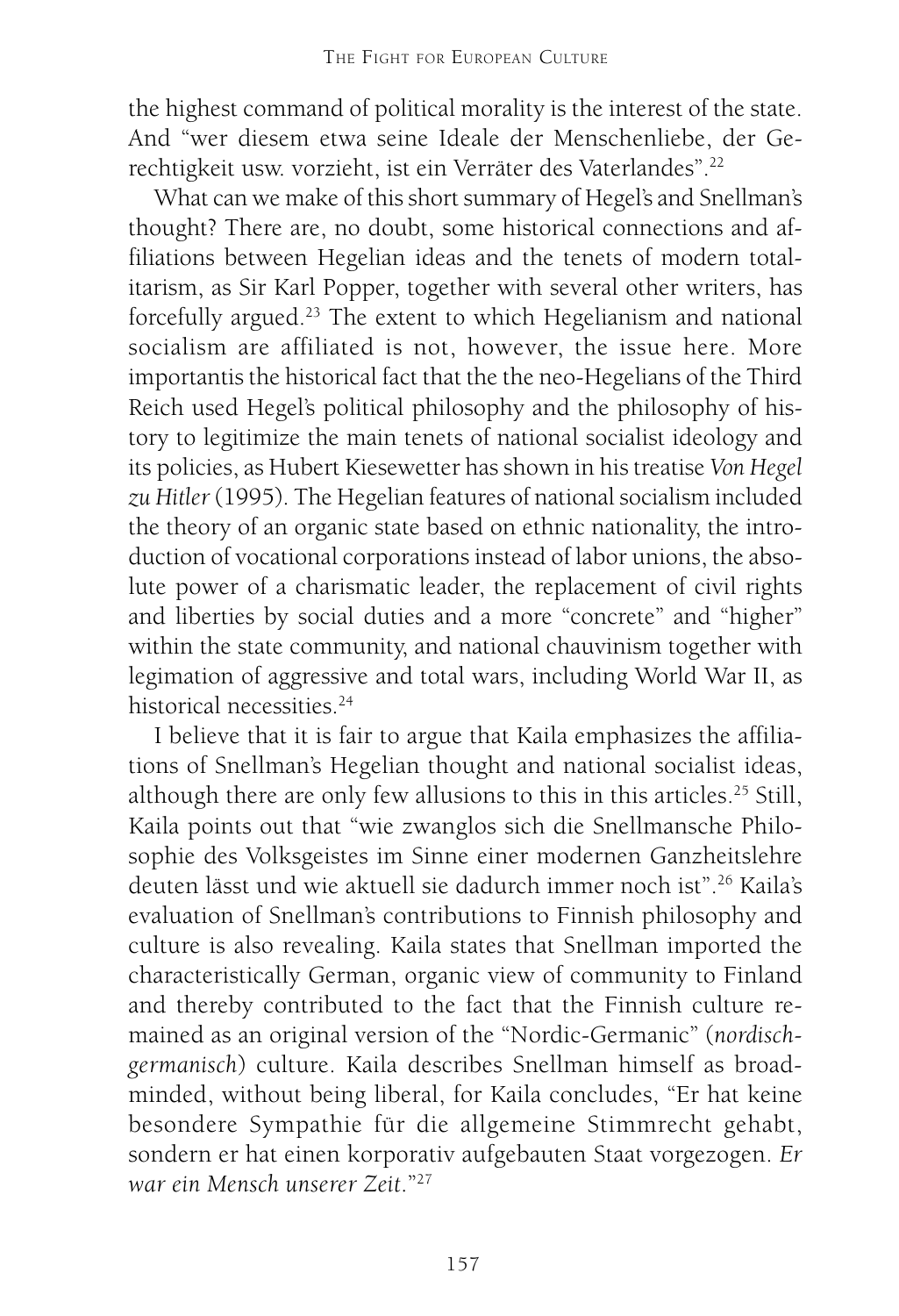#### *The Painful Disillusionment*

Whatever Kaila's motives may have been for his German sympathies, he soon fell silent after it appeared obvious that Germany could not remain victorious in the long run. His next public appearance was only in the fall of 1943. At this time, Kaila protested against the persecution of Jews in Denmark in the newspaper *Uusi Suomi*. Kaila first explained the reasons for his and his colleagues' support of Germany.

Who can secure the three-millennia-old Western civilization in whose atmosphere we exist, live, and move if not the domain of German culture? This, undoubtedly, has been the opinion of the majority of Finnish intellectuals. This opinion has also determined the attitude we, friends of Germany, have taken towards German national socialism. We have been abound with good will of understanding towards it. It has not only seemed to us that in it, history has created a powerful political and military weapon against the Russian threat. We have been ready to acknowledge without any reservations the great achievements of national socialism in other areas as well, especially in the levelling of social differences. And when this revolutionary movement has revealed features that we have not been able to comprehend, we have remained silent, since we have not considered ourselves capable of judging such matters that we are not familiar with in detail<sup>28</sup>

Nevertheless, Kaila continues that he cannot remain ignorant when Germany, by persecuting innocent people, violates the fundamental values of European culture, truth, equality, justice, and love of one's neighbour. Kaila was not the only Finn to protest agaist the persecution of Jews in Denmark and Norway during the fall of 1943.<sup>29</sup> Nevertheless, Professor Edwin Linkomies, who served as the acting Prime Minister at the time, stated in his memoirs that it was this particular protest of Kaila's that infuriated Hitler and made him demand stricter censorship from President Risto Ryti.30

The looming defeat of Finland and Germany made Kaila desperate. He emphasized that the heated dreams of a Great Finland that were popular in the early days of the war had to be buried once and for all. The only greatness that Finns could show "in the middle of this world historical catastrophy" is spiritual. That is, Finland had to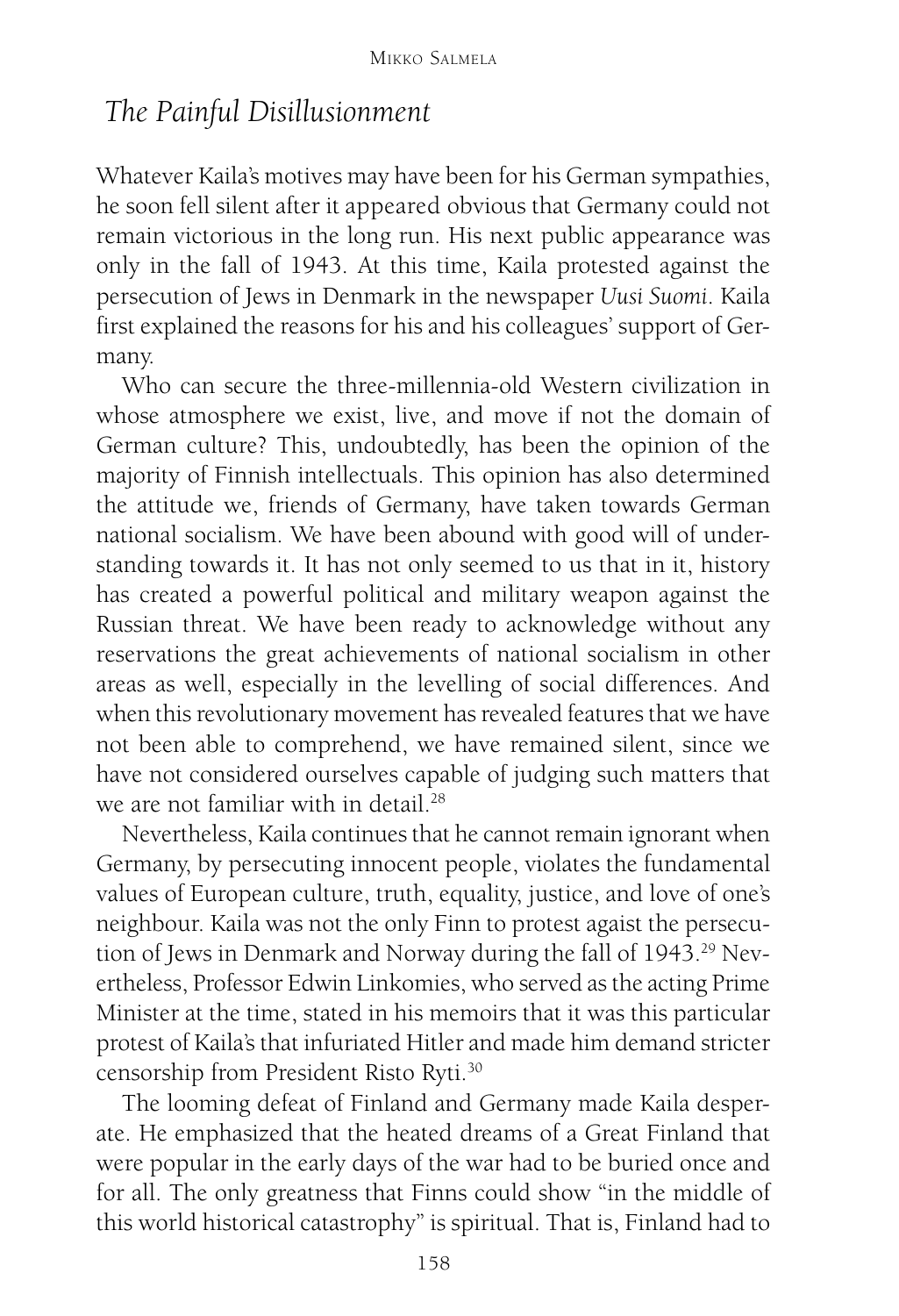be ready to pay the price, whatever it was, in order to maintain its national sovereignty. Kaila referred, of course, to the Baltic states that had been annexed to the Soviet Union in 1940. Armistice with the Soviet Union in Septemper 1944 eased Kaila´s torments about Finland's destiny. Even so, he considered it likely that large-scale political purges and "Bolshevization" would ensue. But those fears never actualized in Finland, and even Kaila's own contributions to the German orientation during the war remained relatively unnoticed. Kaila and Rolf Nevanlinna, together with other German-minded intellectuals, including Wäinö Aaltonen, Yrjö Kilpinen, V.A. Koskenniemi, and Mika Waltari, were even nominated to the Academy of Finland in 1948.

# J.E. Salomaa

Jalmari Edvard Salomaa was a philosopher with broad learning. His works include treatises on metaphysics, the theory of knowledge, value theory, philosophy of education, philosophy of history, and the history of philosophy. In comparison with Kaila, Salomaa represented a more traditional approach to philosophy. His main influences came from the German neo-Kantianism and from phenomenological value theory. J.V. Snellman was also an important intellectual mentor for Salomaa, especially in his philosophy of culture and philosophy of education. Salomaa held the Chair of Philosophy at the University of Turku from 1930 to 1958. His influence on Finnish philosophy has remained rather weak, but he was an active and well-known person in his own time.

## *Democratic Finnish Nationalism*

Salomaa was above all a democrat with a strong Finnish nationalist bent. His nationalist affiliations began to emerge already in the 1920´s. Salomaa embraced the popular demand of the nationalist students that the Swedish language needed to be abolished from the University of Helsinki. Salomaa even suggested that this kind of solution would have been supported by Snellman himself.<sup>31</sup> Even so, Salomaa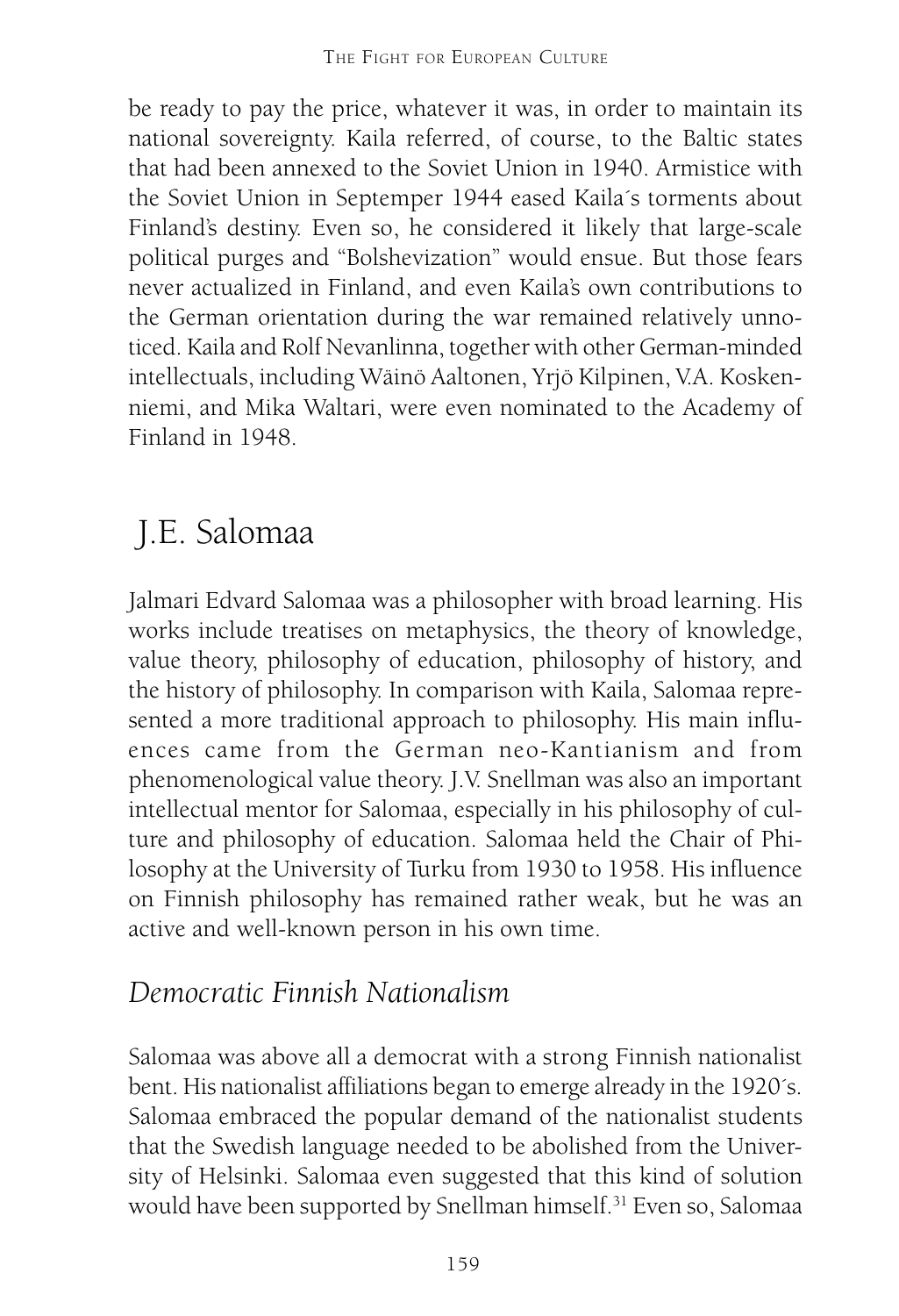#### MIKKO SALMELA

distanced himself from the highly influential Academic Karelia Society (*AKS*), a student organization with aggressive Finnish nationalism and annexationist claims on the Soviet territories in Eastern Karelia. Salomaa did not subscribe to this organisation's passionate hatred for Russians, nor did he accept the idea of the racial basis of nationality.32 Salomaa's clearest evidence for his democratic conviction was, however, his public condemnation of the right-wing nationalist Mäntsälä rebellion in 1932. Salomaa sympathized with the rebels' worries about the communist revolutionary activities. Yet he was also determined to reject right-wing terrorism and illegal actions.

Democratic emphasis continued to remain the touchstone of Salomaa´s political thought during World War II. Salomaa tried to encourage his fellow citizens before the outbreak of the Winter War by pointing out that we have friends especially in the Nordic countries and in the United States, "to whom we are connected by the same free and democratic form of government [and] the Western civilization."33 This was also the message of his radio speech on the Finnish Independence Day on December the 6th, 1942. Salomaa thus asserted that the democratic and republican form of government "corresponds to the historical conditions and national characteristics of the Finnish people to whom a Nordic sense of freedom has become firmly rooted."34 The same democratic conviction is repeated in his popular adult education manual *Suunta ja tie* (Direction and the Road, 1942) and its more scientific counterpart *Yleinen kasvatusoppi* ("A General Theory of Pedagogics", 1943). Still, these works are also characterized by rather totalitarian emphases on education.

#### *Totalitarian Tones on Education*

Salomaa agrees with Snellman [and Hegel] on the national character of culture, for he states, that "it is a generally acknowledged fact nowadays that culture is *national*. -- It would be senseless to talk about a nationless culture or a culture that shared by all nations."35 Salomaa shared with Snellman also the view according to which cul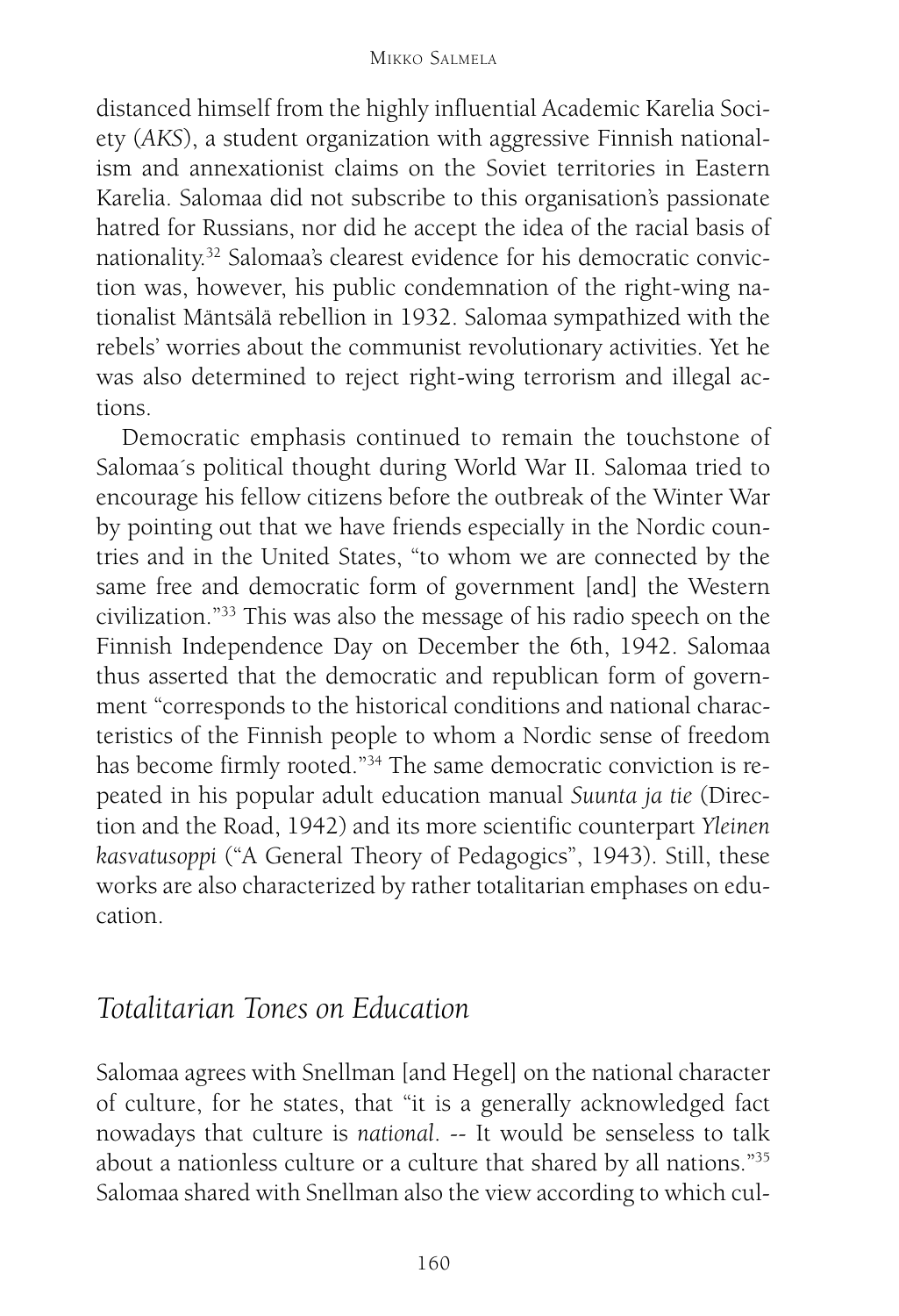ture could only be created by nations aware of their cultural mission and that are bound together by a living national consciousness and national spirit. Salomaa intends to separate his own position from "nationalism"; the latter results in heated national chauvinism and in the elevation of state and nation to absolute values. Respect for one's own national culture may not be accompanied by contempt and underestimation of other nationalities. Salomaa is nevertheless willing to admit that "every genuine and high culture has always tolerated only little of that which is digging ground under that particular culture."36 Futhermore, he contends that "the nation-state must become a common cause, or even the highest common value for everyone so that its furtherance is held as a self-evident, holy duty."37 This communitarian emphasis reaches even totalitarian tones as Salomaa concludes that education aims to foster "citizens that are ready to sacrifice themselves to the state, that will not be frightened even by the last and greatest sacrifice, the sacrifice of ones' life."38

The most important philosophical problem of education is the choice between individualistic and communitarian views of education. Salomaa maintains, *pace* Kant, that humans beings must always be treated as ends and never as mere means. Yet Salomaa adheres to the Hegelian tradition that emphasizes the individual person's metaphysical and moral dependence on his or her community. One can learn and assimilate culture only in interaction with one's tradition. It is also obvious that each individual's contribution to the culture of his or her community is bound to remain quite insignificant, compared to the amount we inherit from our family, tribe, nation and from humankind. It is, therefore, evident that education "intends to mould the object of education for communal life and by means of that, in the last resort, to a life in a state community".<sup>39</sup> Salomaa's strongest comments in favor of the communitarian view of education date from the warperiod. In a popular article *Individual and Community in Education* published in 1943, he even declared that:

an individual only exists in order to enhance the life of a whole, a community. Not the individual but the community, *the nation*, has historical significance. An individual has value only to the extent that he serves the community. The community can tolerate only such individuals that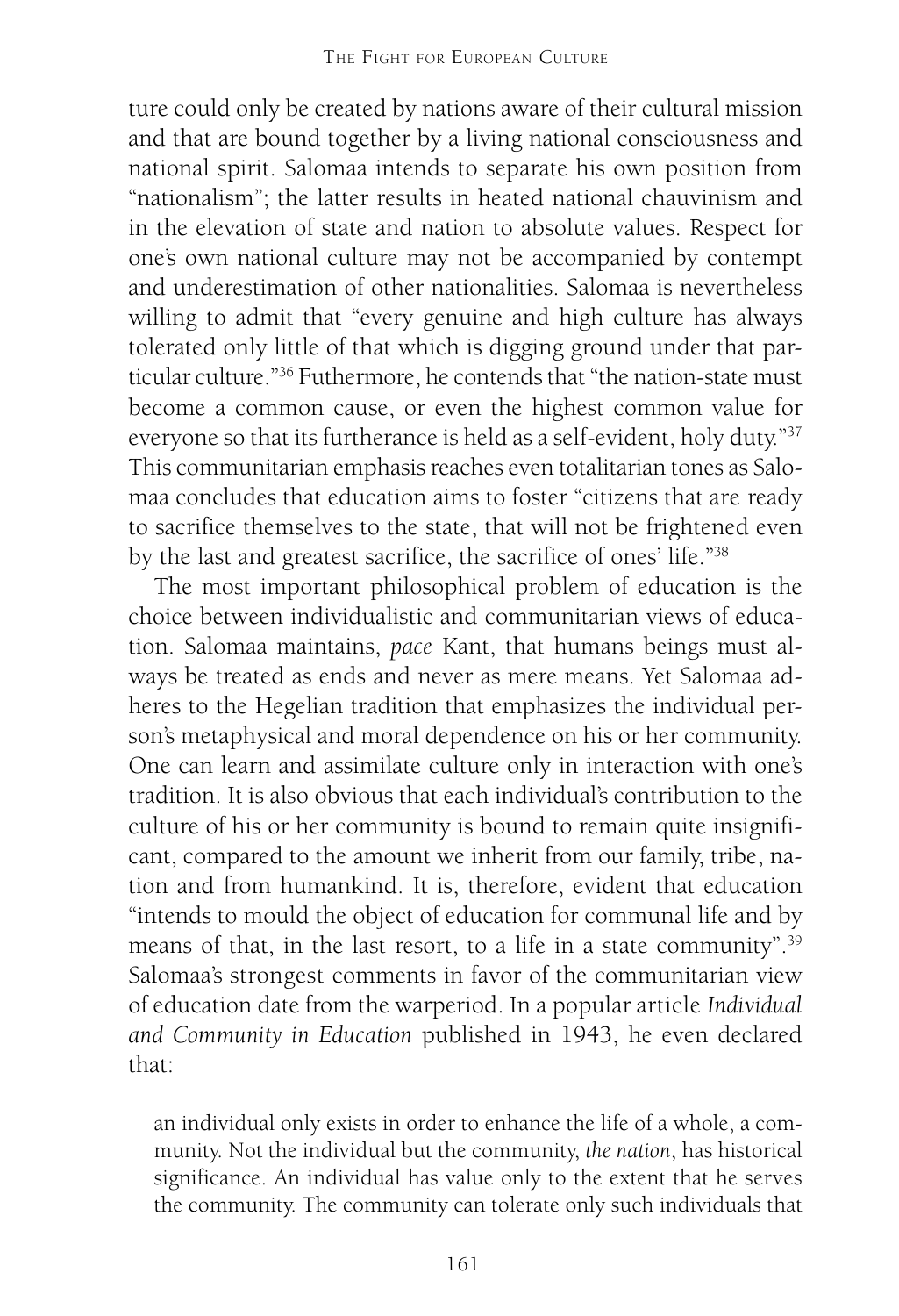in their behaviour realize the ends of the community. Useless individuals it excludes from its circle.<sup>40</sup>

This kind of annihilation of intrinsic value of individual persons, together with the demand that individuals must submit to the ends of their community, contradicts with the Kantian principle of human dignity and is congenial to modern totalitarianism.<sup>41</sup>

The communitarian view determines also the content of education. Salomaa protests against an universalist ideal of humanity as the sole aim of education. He admits that there are some universal elements in the ideal of education. These include such virtues as truthfulness, respect, dedication, judgement, and physical fitness. However, there are also some special ideals that vary between national cultures. "The aim of education here in Finland is not to foster a perfect human being in his or her abstract bloodlessness, but to produce a vigorous and nationally aware *Finnish human being*, just as education in Germany intends to foster Germans, in Italy Italians, etc."42 Salomaa's list of special Finnish virtues includes the need for autonomy, uprightness, loyalty, trustworthiness, endurance, perseverance, courage, patriotism, righteousness, honesty, obedience to the law, sense of beauty, as well as religiousity that gives basic tenor to the entire Finnish ideal of cultivation. The recent two wars (the latter of which was still continuing) have, according to Salomaa, shown that this aim is not merely a dream, but a feasible ideal.

Despite the overwhelming importance of nationality, Salomaa argues that the governing principle of education must, nevertheless, be the education to fight. Never-ending spiritual and physical fight is both an irreversible world historical fact and the force that maintains all progress. Salomaa claims that "in battle with oneself and other people, in battle with other peoples and states, must every generation secure itself those spiritual values that it wants to own."43 From this we can conclude that, "the unity of governmental system of education can only be founded on the uniform, primordial idea of the state development, *that is, ecudation to fight*." In short: "Whomever we want to cultivate to be a human being, we must educate him or her to fight."44 This idea of progress evolving through continuous struggle is basicly a Hegelian idea but it is also congenial to national socialism. The concept of fighting as the governing principle of edu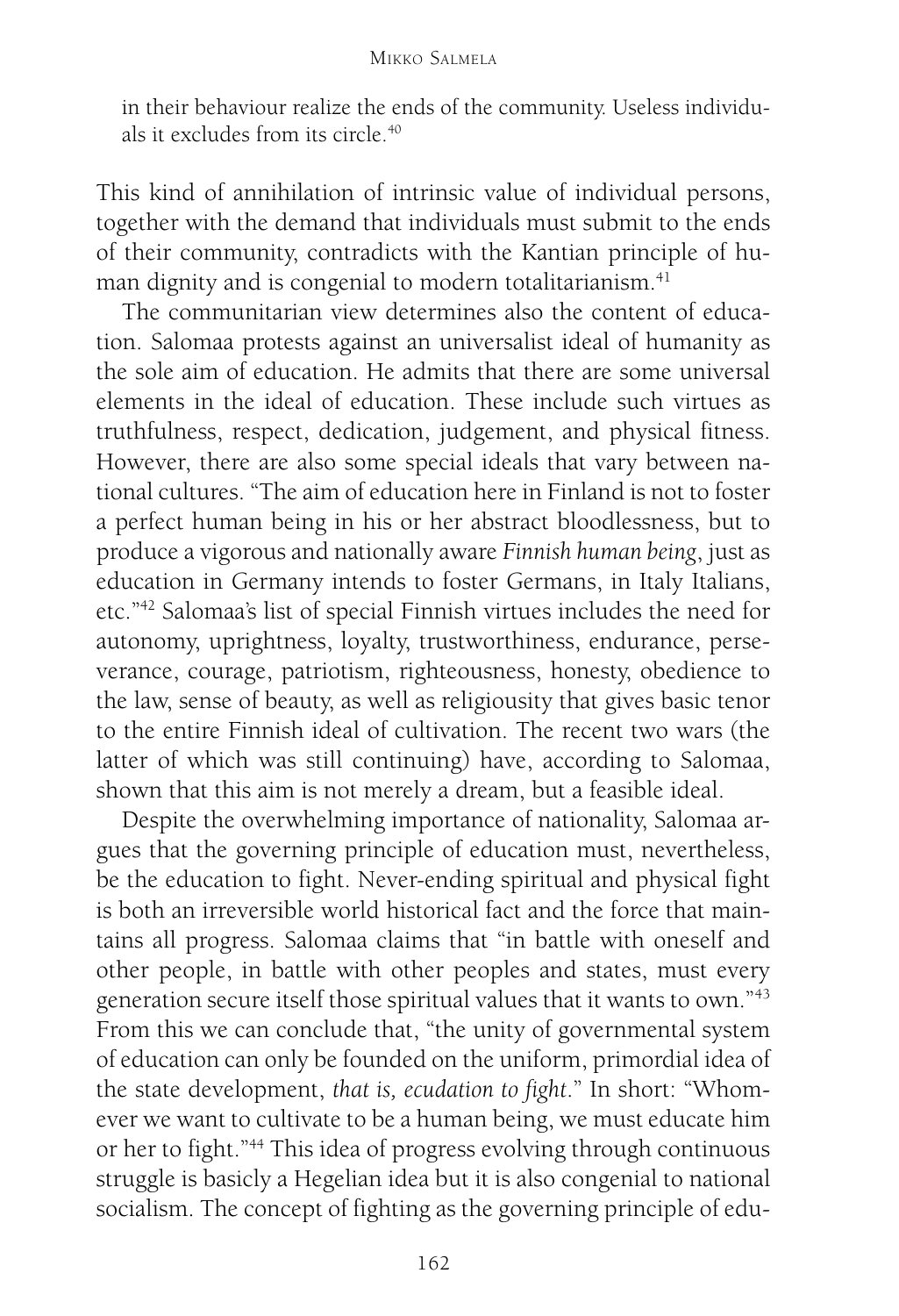cation, instead, is a Nazist surplus. Its original context was a pseudo-Darwinian view of cultural evolution by survival of the fittest races and nations that justifies the struggle. Salomaa´s interpretation of the principle of fight was, however, much less belligerent than was the original Nazist interpretation. For Salomaa this means that people "are taught to comprehend genuine, enduring values of human dignity. --[Thus] education to fight does not, in fact, mean anything else but *cultivation of personality*."45 The whole idea of the education to fight also disappeared from Salomaa's texts after World War II.

### *Reorientation after the War*

Salomaa distanced himself from the German orientation after World War II, even though he had not involved with in it in any direct way. Still, there are somewhat different emphases in his interpretations of Snellman's philosophy during and after the war. In his Snellman monograph that was published in 1944 Salomaa claims that Snellman adheres to a totalitarian theory of state, in which the state is an intrinsic end and individuals exist for its sake, not the other way round.<sup>46</sup> In the next spring, however, he introduced Snellman as a true pioneer of democracy, even as a radical in his own time. Salomaa now emphasized Snellman´s demands for freedom of the press, civil marriage, rights of illegitime children, freedom of religion, separation of state and church, together with the free promulgation of socialist and communist ideas. Salomaa complains that the previous research has neglected the strong liberal and reformist elements in Snellman's social, political, and religious thought. Past research has, instead attempted to use Snellman as a precursor of all sorts of reactionary views. Salomaa even claims that Snellman's social and political philosophy were much more in harmony with the democratic tradition of French and British philosophy than with German philosophy.47 This evaluation is astonishing, because it was only six months ago that Salomaa had asserted that Snellman's political philosophy approaches Hegel more than in any other domain of philosophy.48

After the war, Salomaa's philosophy of education also shifted toward a more individualistic position. The communitarian argument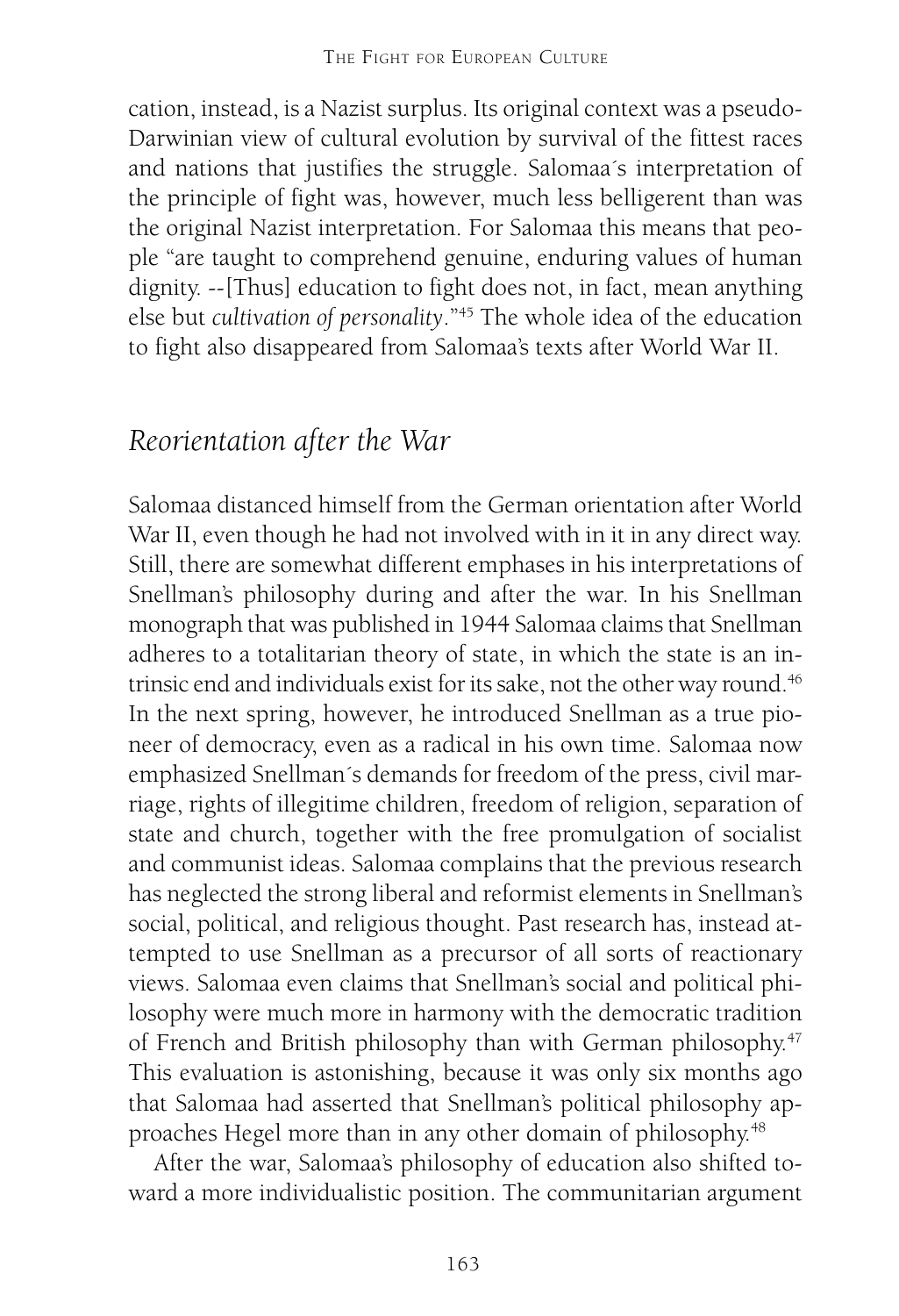for a 'situated' self was still there, but Salomaa was also willing to emphasize our right to "authentic and personal existence".<sup>49</sup> This ideal could only be realized when individuals are allowed to use and develop his or her internal power of growth without hindrance or coercion. Nonetheless, this power needs social environment and human interaction in order to actualize. Hence, there is no contradiction between the aim of individual self-realization and societal interests. Individual self-improvement is also a benefit to the whole society, as both Bernard Bosanquet and John Stuart Mill have pointed out. Still, Salomaa maintained that individuals must exercise their freedom for socially acceptable and valuable purposes.

# Erik Ahlman

Erik Ahlman began his academic career as a classical philologist. However, he was attracted to philosophy by some strong inner urge enould to gradually exceed his philological interests. In 1935 he was appointed the first Professor of Philosophy and Theoretical Pedagogics at the recently-founded Jyväskylä Institute of Pedagogics (later the University of Jyväskylä). In 1948 Ahlman returned to Helsinki to become the Professor of Practical Philosophy. However, he was able to hold the post only for a few years as a terminal illness put an end to his life in 1952. All in all, Ahlman published seven books and several articles on philosophy, mainly on ethics, philosophy of culture, and philosophical antropology.

# *Totalitarianism as a Threat to European Culture*

Erik Ahlman was a politically neutral intellectual who derived his inspiration for political thought from the First World War. In 1932 he estimated that the war had created a trauma "that left the Western soul into a condition of sickly lability."50 This lability, together with moral vacuum created by the declining authority of the Christianity, provided impetus to communism, fascism, and national socialism. Ahlman considered all these political movements to be equally threatening to European peace as early as in the 1930's.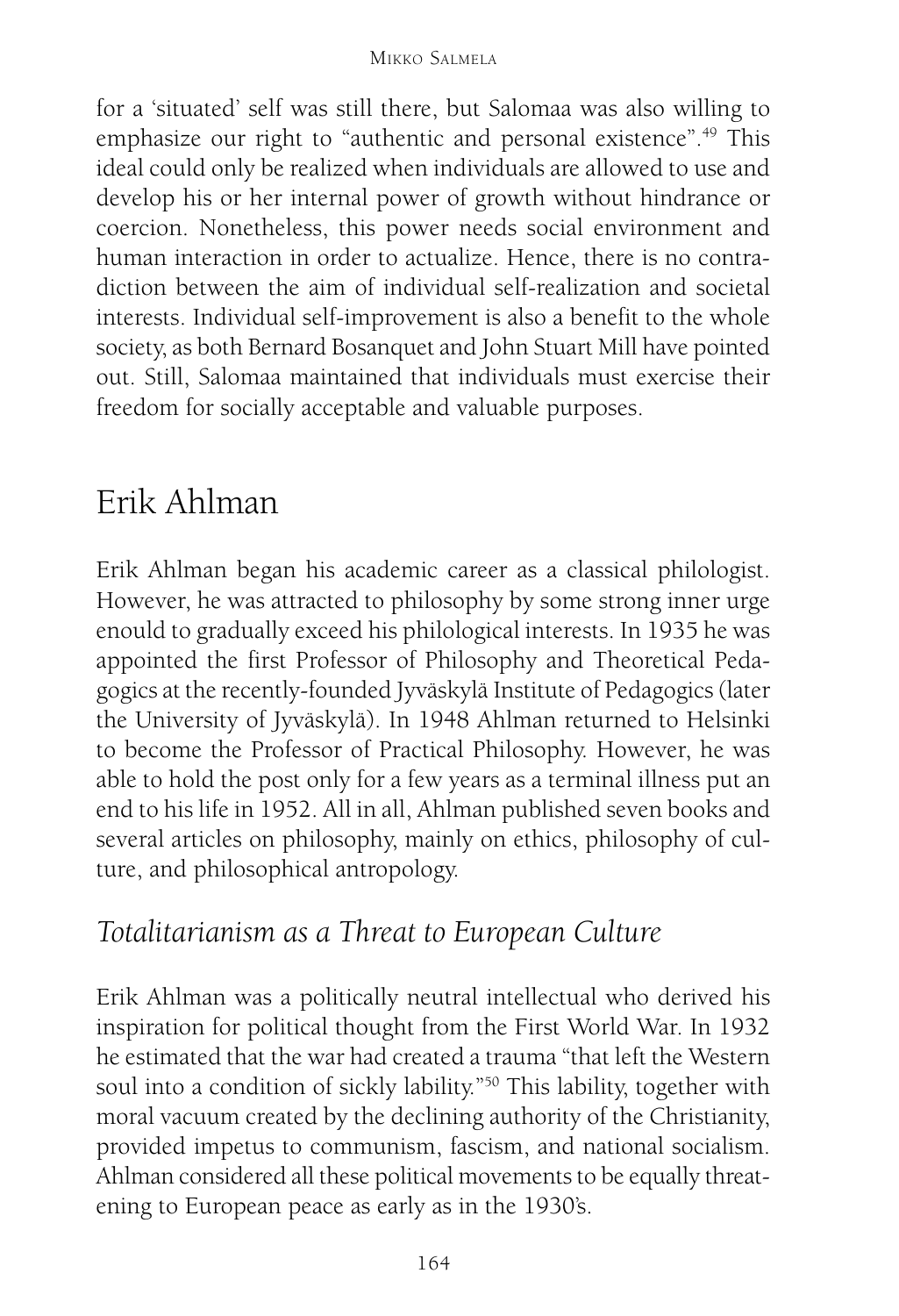Ahlman thus observed the rise of totalitarian regimes in Europe with acute interest. He soon realized that there was a fundamental change going on, replacing traditional European invidualism with a new collectivism. According to Ahlman, the introduction of absolutist state and restriction of civil rights, one-party dictatorship, voluntary organizations of violence, repression of freedom of the speech and severe propaganda, together with subordination of science, religion, and culture to politics were all characteristic of both fascism, national socialism, and communism. A partial explanation for the rise of these ideologies was the religious and moral vacuum, created by the decay of Christian moral authority. Totalitarian ideologies were substitutes of traditional religion that provided their adherents a clear sense of meaningful life and absolute values.<sup>51</sup> Still, their fanaticism and conceptual confusions made them poor candidates for this task. Therefore, "we must nevertheless either develop individualism further, or else the entire European form of culture is bound to die," as Ahlman concluded in his diary already in 1934.

Ahlman summarized his analyses of modern political ideologies in a concise paper in 1939. These ideologies were the liberal-democratic, the nationalist-totalitarian, and the marxist-bolshevist one. The first is characterized by tolerance and extensive civil rights, individualism, racial and sexual equality, internationality, principled pacifism, and the autonomy of science, art, and religion. The nationalist-totalitarian ideology is the complete opposite of the liberal-democratic one, except for the respect for private property. Nationalist totalitarianism emphasizes the authority of the leader, subordination of individuals to the community, racial and sexual inequality, nationality, militarism, and the subordination of culture to politics. Marxism and liberalism are therefore tied together by the ideals of justice, racial and sexual equality, and internationality. On the other hand, marxism resembles the anti-Christian nationalist totalitarianism by valuing the subordination of individuals to community, of culture to politics, and of state to ideology. Ahlman anticipated that the pattern of three major ideologies would not last, and that the a new situation would emerge with only two fronts. Yet he hesitated to predict whether or not the nationalists and marxists would find themselves in a common, totalitarian, camp, or whether the Western pow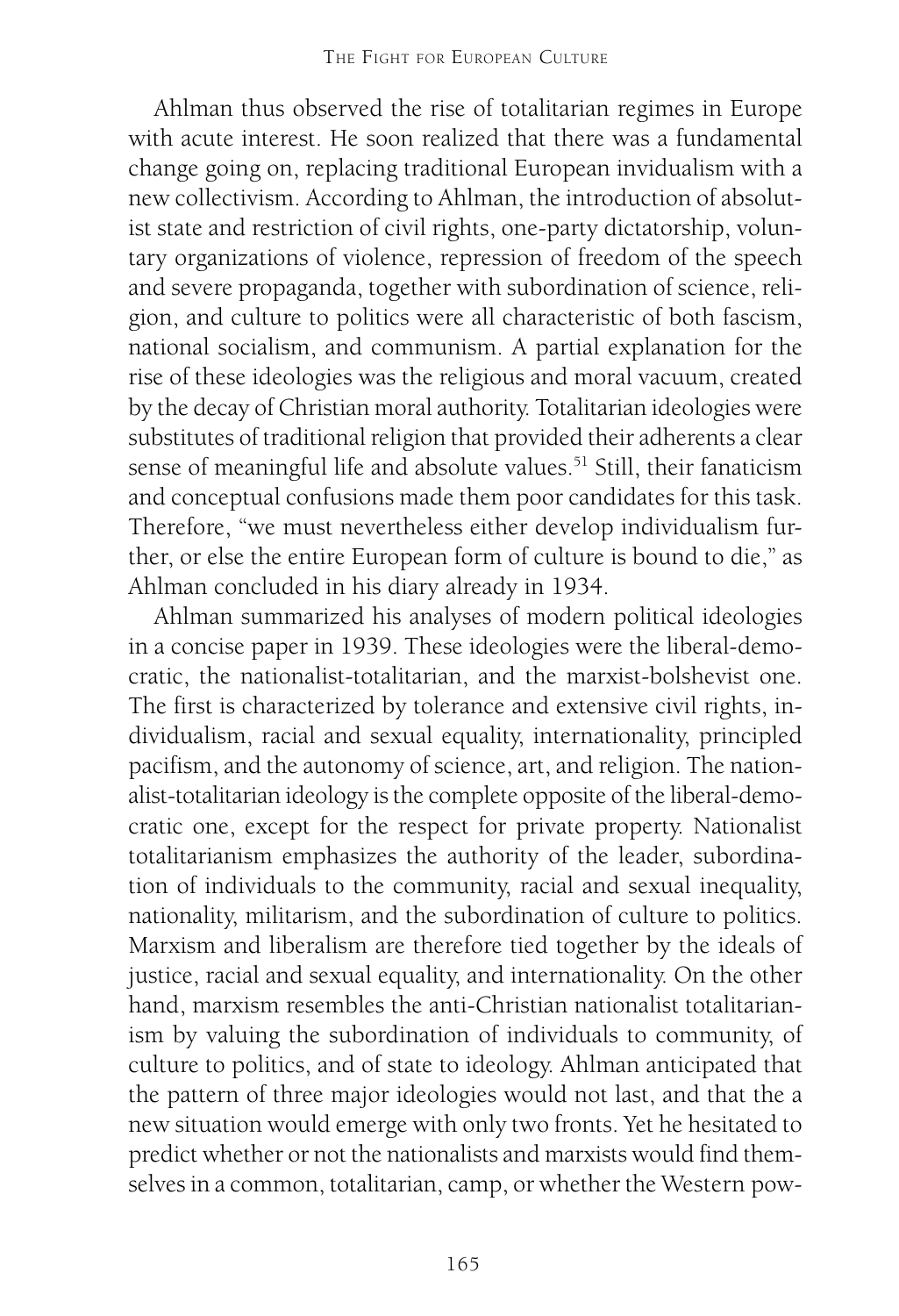ers and the Soviet Union would band together in the name of their common ideals.52 This was a wise decision because, as we know, both alternatives were eventually realized.

Erik Ahlman's scrupulous meditations on the common features of Soviet communism, Italian fascism, and German national socialism were rare in the ideologically divided Finland of the 1930's. Although the later research on totalitarianism by, for instance, Raymond Aron, Carl Friedrich and Zbigniew Brzezinski, and Hannah Arendt has corroborated Ahlman's views on several affinities between communism and fascism<sup>53</sup>, this claim would have been a sacrilege both to the right-wing nationalist *Academic Karelia Society* and to the *Kiila* ("Wedge")-group of leftist intellectuals and artists. Equally untimely was Ahlman's conception of individualism, liberalism, and democracy as the cornerstones of European culture. "Democracy" was a concept with leftist aura in Finland of the 1930's, and it was separated from liberalism and individualism in this context. The bourgeois intellectuals with patriotic and nationalist sympathies, especially the influential *AKS*, were suspicious of or even reluctant towards democracy.<sup>54</sup> Ahlman admitted that there are some problems with democracy, such as reaching an agreement in decision-making. The respect for personal autonomy that lies behind the ideal of democracy still overrides these problems. Ahlman also insisted that democracy, with its extensive civil rights, is superior to its challengers in the sense that its defects can be pointed out and remedied openly.55

## *The Quiet Opposition during the Continuation War*

The Second World War was the darkest period of Erik Ahlman's life. For him, the only relevant things at stake in the war were not Finnish national sovereignty and supremacy over Europe, but above all, the war was about the future and destiny of European culture and its basic ideal of humanity. Ahlman suffered from intellectual and moral isolation and solitude, especially during the Finnish Continuation War, when he opposed the companionship-in-arms of Finland with the dictatorial Germany. The latter had renounced the fundamental Western ideals and plunged Europe into war by its ruthless and ex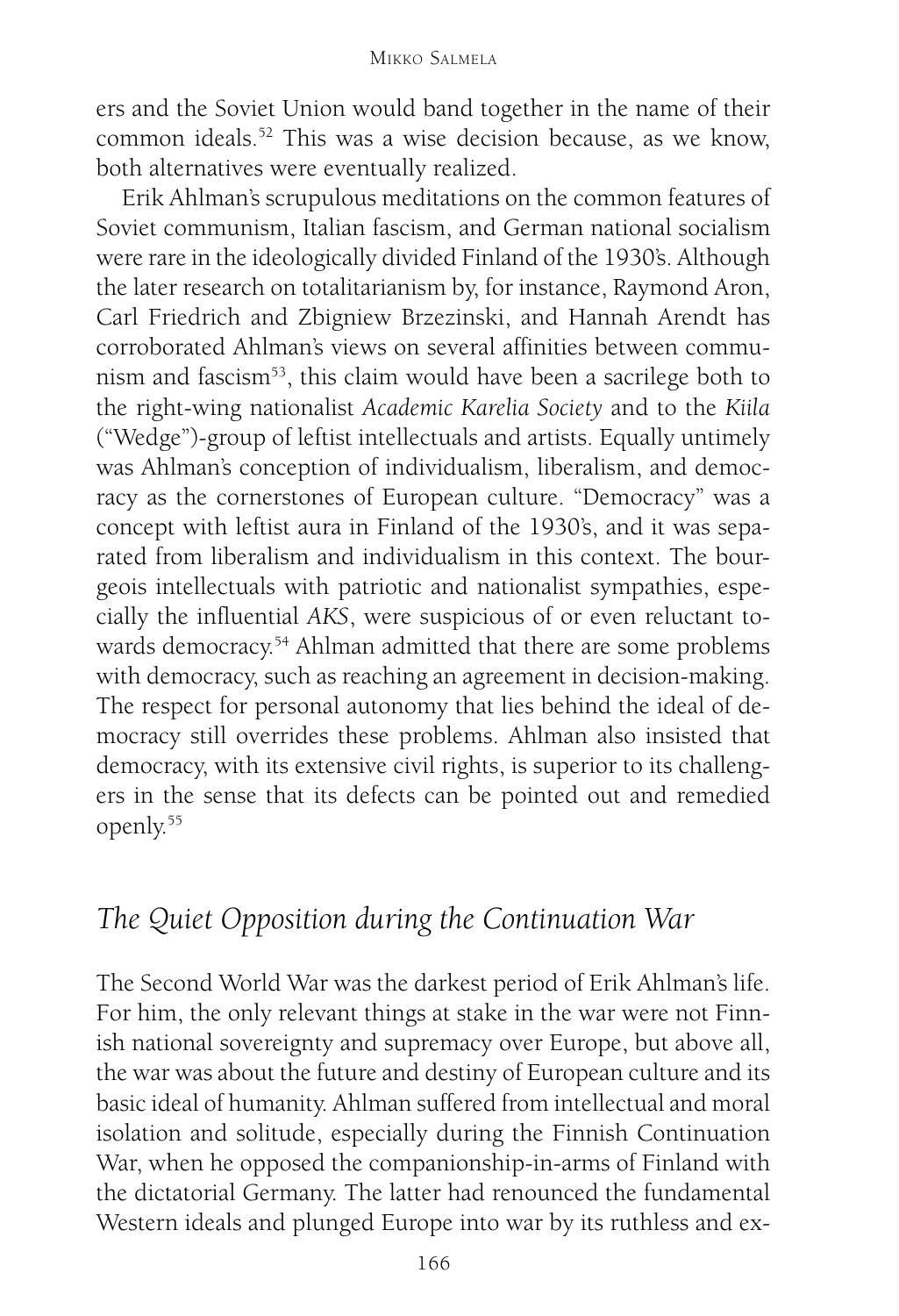pansive politics. Ahlman's aversion to Germany was also heightened by the fact that his spouse, Else, was a Dane by birth and Germany had occupied her native country since 1940. Ahlman did not, however, make his critical opinions public during the war. The only witness of Ahlman's internal moral conflict, besides his family, was his diary in which speculations on war and its effects on European culture took primacy over philosophical meditations.

Erik Ahlman's wartime diaries are "a rare document of a single person's attempt to keep to consistent and moral thinking in a hard situation", as his grandson, Professor Eerik Lagerspetz has suggested.<sup>56</sup> Ahlman's estimations of the course of the war and its effects on European culture were also astonishingly correct. Yet Ahlman had no access to secret information, nor did he have any political or military expertise. His main sources were the Swedish radio and newspapers that passed Finninh censure. On the other hand, lack of politcal involvement may have been the secret to Ahlman's farsightedness: he had no interest to interpret course of events in favour of any particular party.

There are three distinct periods in Ahlman's wartime thought. The first was the period of German success from the outbreak of the war until the fall of 1941, and this was characterized by meditations on justice in world history and the effects of war on humankind in general. Ahlman witnesses with shock the German triumph and the colossal destruction of European cultural treasures. Nevertheless, he hopes and believes that Germany will finally call up punishment for its injust actions. On the other hand, the war may have created a chance for fundamental change in human minds that could lay the foundation for a new, even more humane, refined, and noble culture. Ahlman also predicted that philosophy would concentrate on ethical and existential questions after the war. His disappointment was considerable when the opposite was the case, at least in the Anglo-American analytic philosophy.

Ahlman found the second period, which extended from the outbreak of the Finnish Continuation War in 1941 until the German defeat in Stalingrad, to be the most strenous phase of the war for him. He suffered from his isolation more than ever, and he was increasingly uncertain about the result of the global war. Ahlman had met his old friend the professor-poet, V.A. Koskenniemi, only few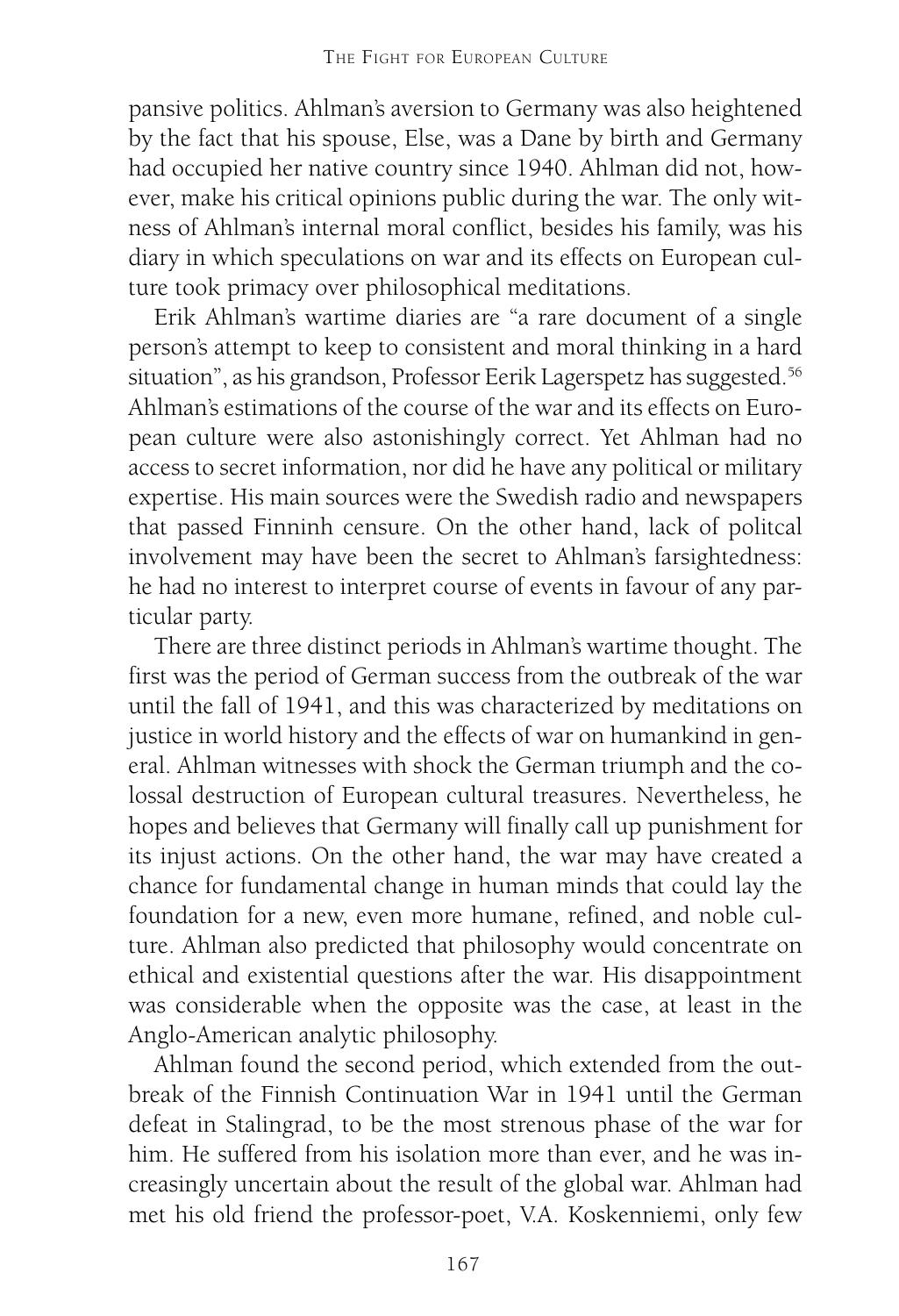#### MIKKO SALMELA

days before the outbreak of the Continuation War, but they turned out to hold complete opposite views. Koskenniemi was very excited about the war that he supposed would be over in a few weeks. Ahlman, in contrast, had anticipated as early as in the spring of 1941 that Germany would eventually lose the war if both the Soviet Union and the United States joined as its enemies. Ahlman describes in his diary how he had told to Koskenniemi that "it is best for us as a small nation to take the road of justice. That, eventually, is our only protection. VAK [Koskenniemi] said that we are powerful now. To this I replied that we are powerful only as long as Germany is powerful, but not for a minute longer. This he did not bother to take into consideration."57 The dispute created considerable coolness between old friends. Koskenniemi was elected to the position of the vicepresident of the German oriented European Society for Writers. Ahlman, who was reluctant to support the German cause by propaganda, retired to privacy.

The prolongation of the war led Ahlman to a serious personal crisis. His mind was filled with doubts about the rationality of world history, with self-critical evaluation of his own previous thought, and torments about the future of humankind and the European cultural tradition. Belief in rationality in world history seemed irrational, for lies and violence were racing from one triumph to another. Ahlman's worries about the result of the global war eased a little when the United States joined the war. Still, signs of a turning point started to appear only in the fall of 1942, and Ahlman suffered from the delay. He was tormented about the propaganda that intended to make nations to hate each other. Furthermore, the future of European culture seemed desperate. Germany could not save culture even if it would win the war: culture would not flourish in a New Europe that was united with iron and blood. The Allied victory would, in turn, lead to the "Americanization" of European culture, "which means that it would not be culture in the previous sense of the concept any more." European culture may also begin to flourish in the United States. Even so, Ahlman feared that it would not be the same as in Europe, "not as delicate, sophisticated, probably not even as internal and deep. -- The 'New Europe' will in any case be only a political or economical, not a cultural notion," concludes Ahlman his rather apt prediction.58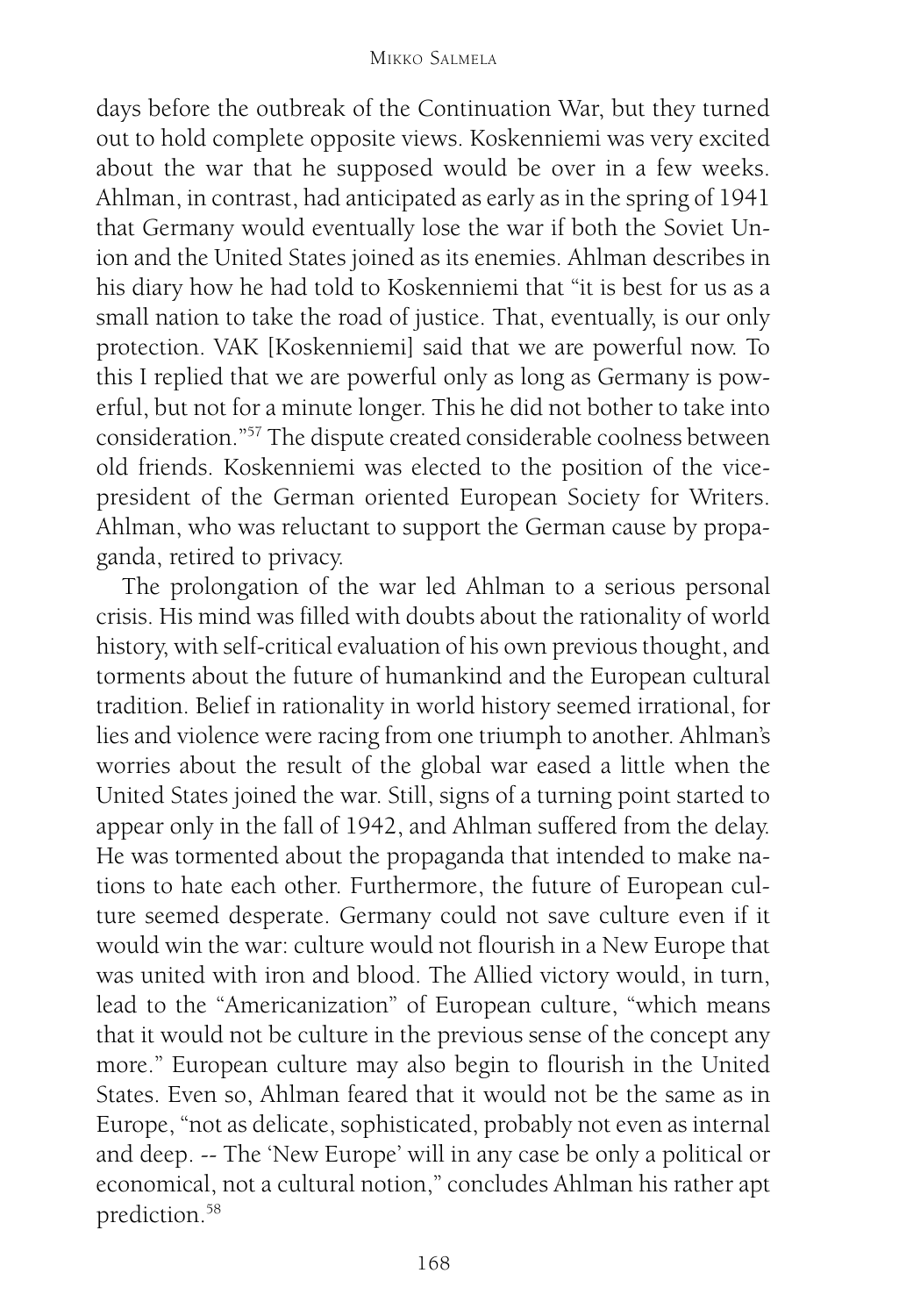The battle of Stalingrad was the turning point of the World War II for Ahlman. It meant that his original anticipation of German defeat was now only a matter of time, although Finland´s destiny became a new major concern. Defeat seemed inevitable for Finland too, but public opinion was reluctant to face the facts, which made the situation even worse. Nevertheless, the looming end provided Ahlman with reason for a private conclusion from World War II already in January 1943. Ahlman repeated his view from the 1930's according to which liberalism, democracy, individualism, humanism, and autonomy of science are the basic ideals of the Western culture. Germany has betrayed all these ideals, therefore the United States will inherit its position as the spiritual leader of Western humankind.

The clarified war situation released Ahlman's energies to academic work. The subject he was interested in was justice. Ahlman was convinced that one major reason for the outbreak of the war had been humankind's lacking sense of justice. In the treatise *"Oikeudenmukaisuus ja sen suhde moraaliin"* ("Justice and its Relation to Morals", 1943) he attempted to elucidate the content of that fundamental notion and the demands it sets on our actions. For instance, Ahlman emphasized that good intentions are not enough to make acts just. He also critisized the German "might is right" and *Lebensraum*-policies and political propaganda that despite the factual legal anarchy pompously presents ones own state as champion of justice.

A public evaluation of the Finnish Continuation War was possible only after the war. Ahlman made his as the Headmaster of the Jyväskylä Institute of Pedagogics. In his opening speech for the term 1944-1945 he asserts that the main reason for the war was a heavy pressure of external forces and conditions. There are, nevertheless, grounds for slight self-criticism. Ahlman scolds his fellow Finns for defective sense of reality and lack of cold deliberation. National arrogance has also contributed to these defects. Instead, Ahlman stresses our Nordic tradition of democracy and respect for the value of individual personalities and their rights. It is deplorable that some quarters of Finnish society, including academic youth, have forgotten respect for this tradition that fits "the essence and needs of our people". Still, Ahlman thinks that the totalitarian attitudes have mainly been fashionable import from abroad.59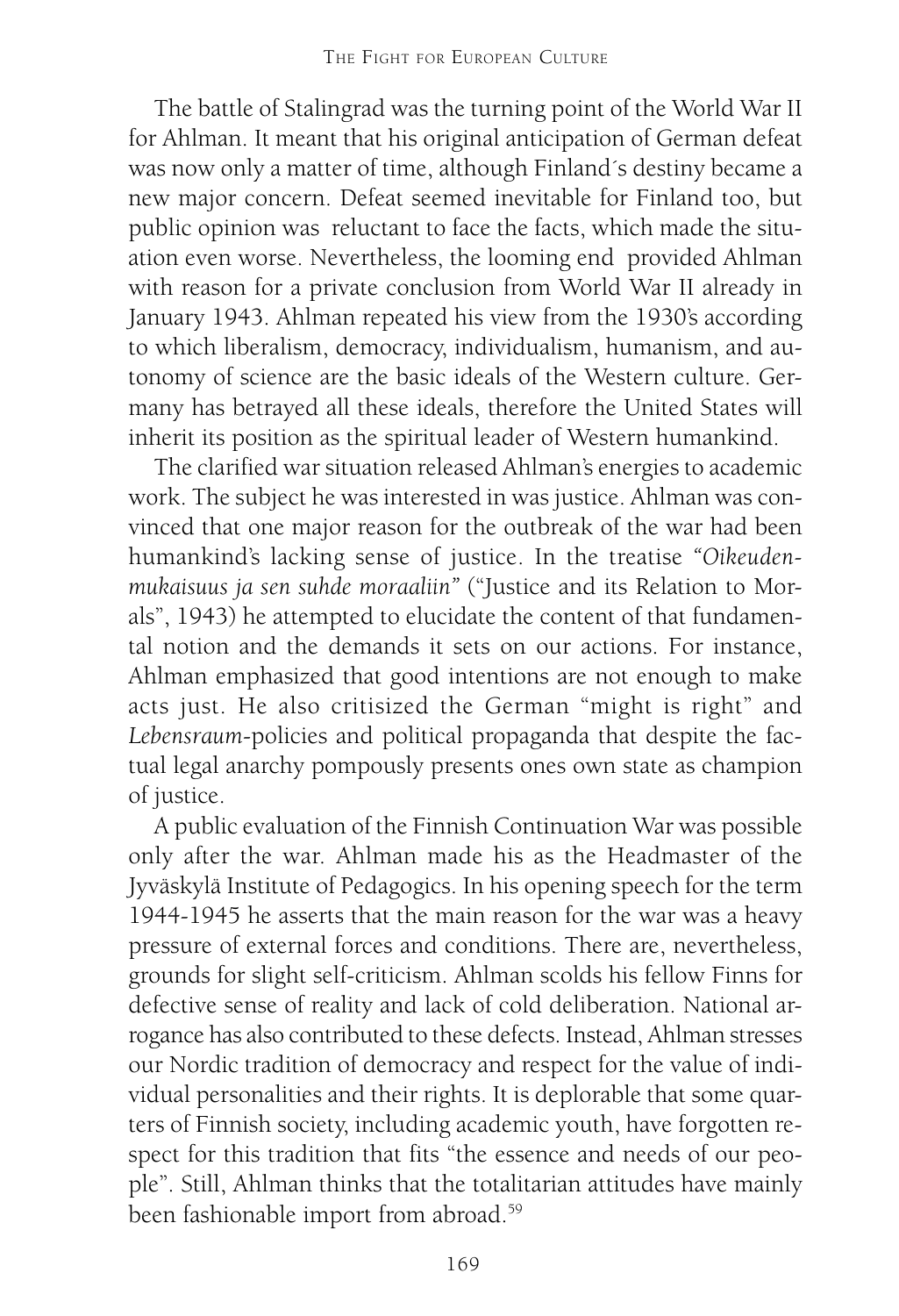#### MIKKO SALMELA

Ahlman chose the topic of the public evaluation of the whole World War II for his opening speech for the term of 1945-1946. He argued that together with the Axis Powers had been destroyd an idealogy that was

a fateful, perhaps even mortal threat to humane culture and humanity. Principles of freedom of the thought and speech, autonomy of science, social justice, [and] equality before the law and court were so precious cultural achievements that one cannot renounce them as lightly as one throws away an old cloth. Nations could not adjust to such conviction that e.g. some particular race supposedly was determined to achieve world domination, that e.g. Jews are not allowed even the most elementary human rights, that talk about women's equality with men is a declined liberalist prejudice, that democracy must be replaced by authoritarian system, that humanity is a symptom of weakness. $60$ 

Here Ahlman deplores Germany being eliminated as a cultural and economic power in Europe. Its destiny is tragic, but the German people can only blame themselves. The Third Reich that was possessed by inhumanity, fanaticism and violence betrayed the classic German heritage of Kant, Goethe, Schiller, and Herder that will always be remembered with respect and gratitude.

# Conclusions

It appears that all three Finnish philosophers were basicly reluctant towards political totalitarianism. They all feared communism, but neither did national socialism interest anyone of them before World War II. Yet the Winter War and the fate of Baltic republics showed that it is bad to stay alone in the midst of an international conflict. Germany was a European superpower whose support the Finnish government and army sought after the Winter War primarily for political reasons. Intellectuals knew these reasons as well, and most of them felt that cultural and spiritual defence was their patriotic duty, even if it involved tolerating national socialism or Germanminded propaganda. Totalitarianism was also a powerful new ideology and a political system whose rise had naturally provoked ques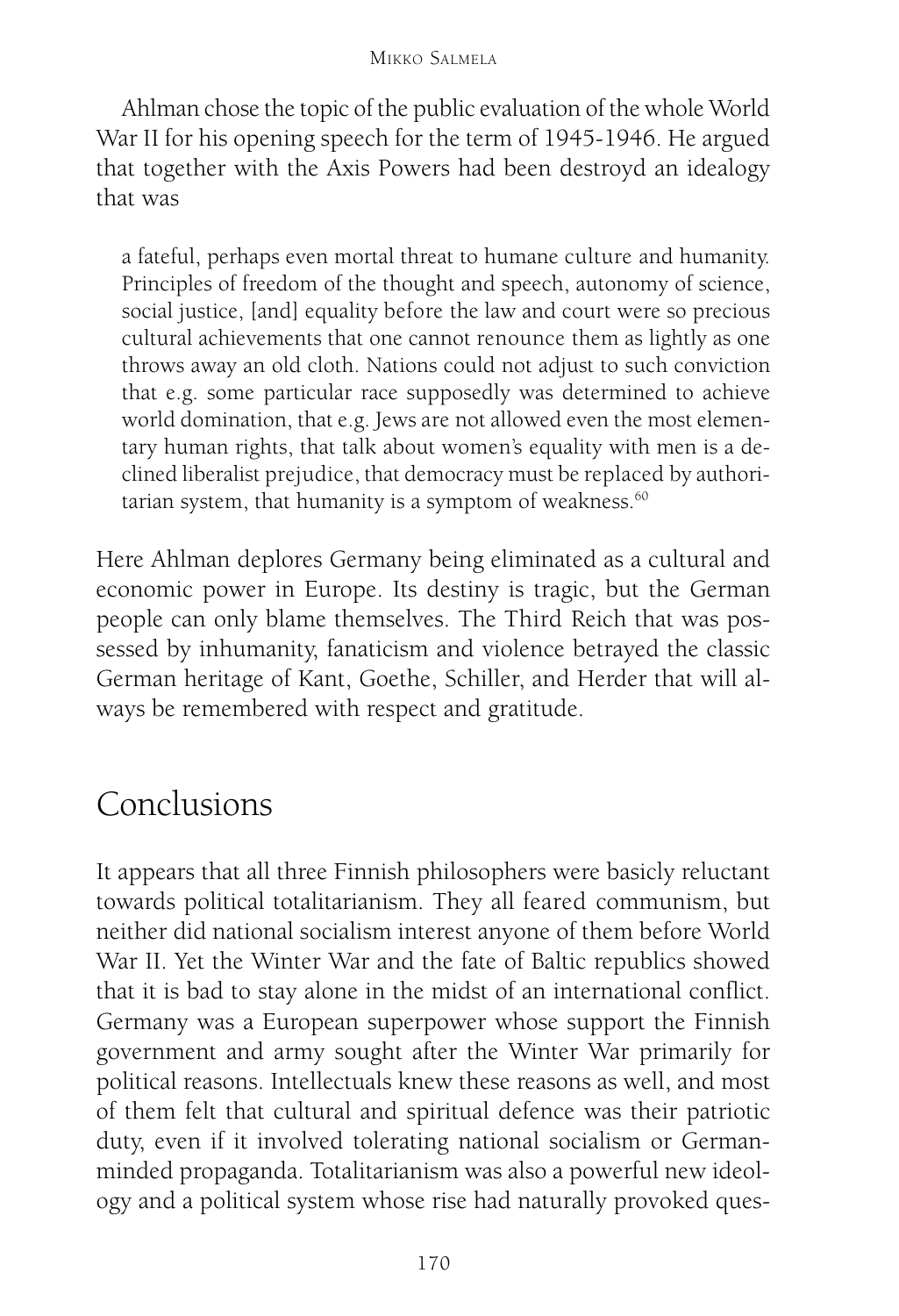tions concerning its historical origins and present connections. These kind of reasons may account e.g. for Kaila's comparison of totalitarianism and the modern *Weltanschaung.* Yet the various interpretations of Snellman before and after the war reveal a distinguishing feature of philosopher's political thought: their possibility to present fashionable political ideas without subscribing to them.

Nevertheless, it seems to have been rather difficult for Finnish philosophers, with the exception of Ahlman, to frame an adequate account of the essence and historical relevance of totalitarianism, especially national socialism. Its historical connections to Hegelianism, hinted at by Kaila and Salomaa, may have provoked an impression that old ideas were returning in a new form, and that no radical change was taking place, even though the Nazist writers were anxious to insist to the contrary. In addition, the tremendous fear of the Soviet Union may have distorted judgements in Finland. It was no doubt obvious for many intellectuals, such as Kaila's young pupil Georg Henrik von Wright (b. 1916), that fascism and national socialism aim at making fundamental ideological changes in Western culture. Yet intellectuals thought that the restrictions of civil rights in totalitarian countries would possibly turn out to be temporary and that ideological and political disagreements between the Allied and the Axis would be of secondary importance compared to the world historical perspective of Finland's and Europe's survival from Soviet communism  $61$ 

# Notes

- 1 von Wright 1979, xxiv.
- $^{\rm 2}$  Eino Kaila was a founder and a board member of the Pan-European Society in Finland (Suomen Paneurooppalainen liitto) that was established in 1930.
- 3 Coudenhove-Kalergi 1931.
- 4 Kaila 1934; Kaila 1931.
- 5 An unpublished manuscript "Mitä valtiollinen itsenäisyys voi tarjota kansakunnalle?" ["What Can National Independence Offer to a Nation?"] Eino Kaila's archives.
- 6 Klinge 1990, 175.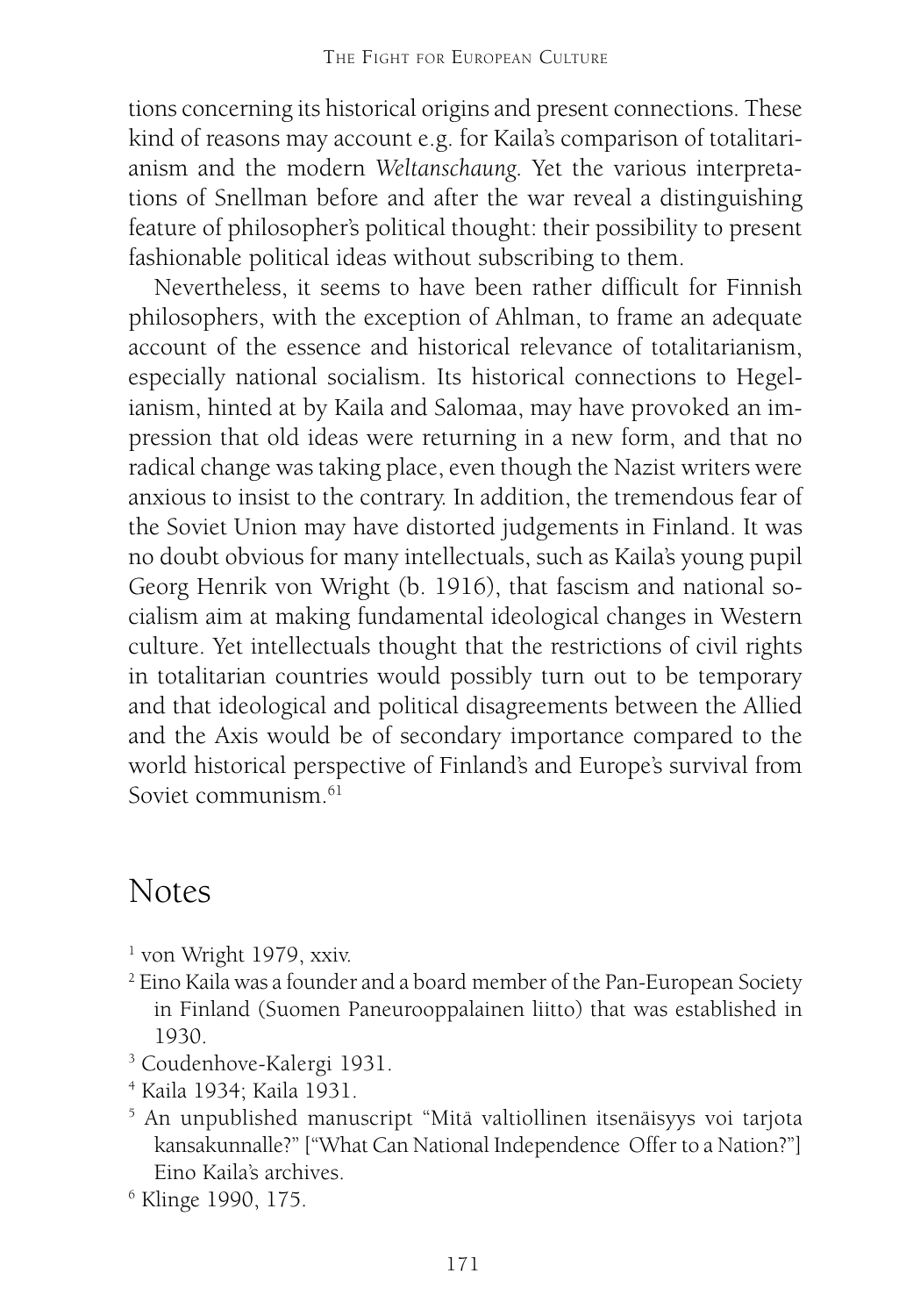- 7 See Hiedanniemi 1980.
- 8 Kaila 1941a.
- 9 Kaila 1992 [1937], 48. The quotation is from an earlier Finnish paper from which Kaila translated large sections for his Swedish article.

- <sup>11</sup> This accusation was also presented by the Nazis, see e.g. Rosenberg 1934.
- <sup>12</sup> Kaila 1941b, 540. Original italics.

- 14 See V.A. Koskenniemi, *Finnland Schild des Nordens* (1941), Jalmari Jaakkola, *Finnlands Ostfrage* (1941), Väinö Auer & Eino Jutikkala, *Finnlands Lebensraum* (1942). These treatises, as well as Kaila's atricles illuminate the euphoric atmoshere in Finland right after the outbreak of the "Continuation War". German sympathies and speculations of a new European order together with Finnish annexations reached their peak. Even the supreme command of the Finnish Army and the Finnish government described the war as a crusade against bolshevism that aimed at the annexation of Eastern Karelia. See Rusi 1982, 101-132.
- 15 Kaila 1992 [1940], 242.
- <sup>16</sup> See Kaila 1992 [1941], 256: "When, therefore, in our days that which is suitable to be called field theoretical thinking, is gaining prevalence in every domain, from theoretical physics to day-to-day high politics, among the first impulses of this field theoretical thinking was the German socalled romantic thought of 150-100 years ago --."
- 17 Kaila 1942, 242: "-- die Hegelsche Betrachtungsweise des historischsozialen Lebens könnte man sogar im Sinne eines modernen ganzheitlichen Biologismus deuten. Eine solche Deutung würde noch klarer zeigen, dass die Hegelsche Geistesphilosophie in der Tat der erste Ansatz zu einer modernen Ganzheitslehre ist."
- 18 Ibid., 238.
- 19 Kaila 1942, 247.
- $20$  Ibid.
- 21 See Kaila 1942, 250: "Die höchste Norm eines jeden Volksgenossen ist stets die, dass er den Sitten und Gesetzen seines Volkes gehorcht. Diese vertreten den Volksgenossen das absolute Recht und die absolute Sittlichkeit. Dies besagt, dass jene Gebote objektiv und allgemeingültig sind." See also Kaila 1992 [1941], 259.

- 23 Popper 1963; see also Hayes 1973; Kiesewetter 1995.
- <sup>24</sup> See Kiesewetter 1995.
- <sup>25</sup> The allusions are most obvious in the article "Zur Idee einer europäischen Friedensordnung" (1941).

<sup>10</sup> Kaila 1941a.

 $13$  Ibid.

<sup>22</sup> Kaila 1942, 252.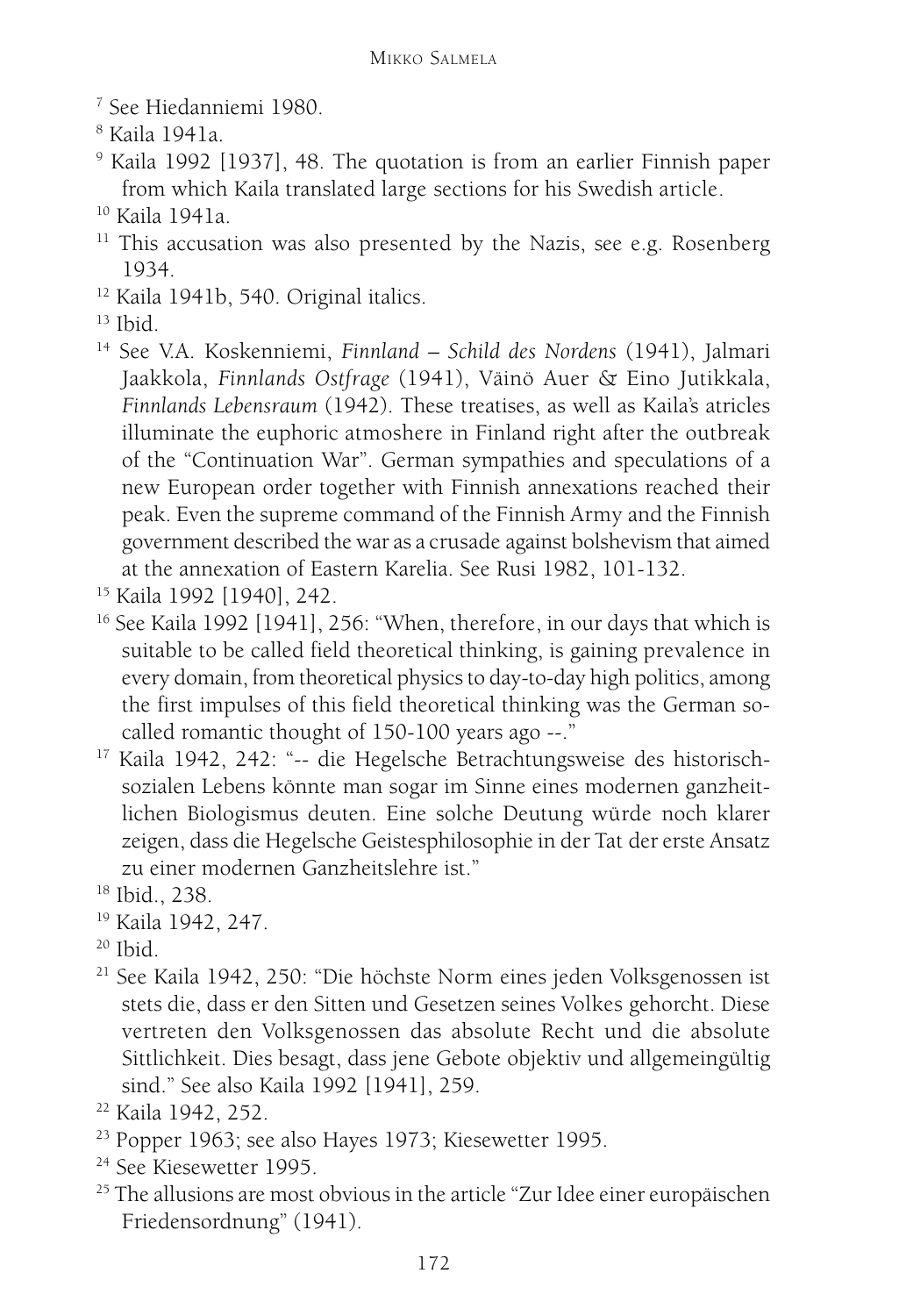- 26 Kaila 1942, 252. J.V. Snellman's role as a historical precursor of Finnish national socialism was emphasized more clearly by his grandson, Teo Snellman, together with Jussi Leino in thei pamphlet "Suomalainen kansallissosialismi" ("The Finnish National Socialism", 1942). In his paper *Vapaa Suomi* ("Free Finland") Teo Snellman even called his grandfather the first national socialist in Finland. See Ekberg 1991, 183.
- 27 Kaila 1942, 253.
- 28 Kaila 1992 [1943], 295.
- 29 Rusi 1982, 300-312. Similar protests were extended by the social democratic and Swedish-language press in Finland that time.
- 30 Linkomies 1970, 282. Rolf Nevanlinna (1976, 158) tells in his memoirs that Kaila's protests against German actions did not limit to the defence of Danish Jews. Kaila also took initiative in an academic declaration that criticized the arrest of several professors of the University of Oslo.
- 31 Salomaa 1924.
- 32 See Alapuro 1973.
- <sup>33</sup> Salomaa's speech on October the 12th 1939. J.E. Salomaa's archives.
- <sup>34</sup> Salomaa's speech on December the 6th 1942. J.E. Salomaa's archives.
- 35 Salomaa 1943b, 121-124.
- 36 Ibid., 130.
- 37 Ibid., 101.
- 38 Ibid., 127.
- 39 Ibid., 100.
- 40 Salomaa 1943a.
- <sup>41</sup> On the destruction of human dignity in totalitarianism, see especially Arendt (1966).
- 42 Salomaa 1943b, 125-126. In a later treatise that was published after the World War II in 1950, Salomaa's exemplary states have changed into Sweden and England, although it is not clear whether the educational systems in those countries intended to enhance the pupils' national awareness and characteristics to the same extent as the totalitarian regimes in Germany and Italy.
- 43 Salomaa 1942, 44; see also Salomaa 1943b, 130.
- 44 Salomaa 1942, 45; see also Salomaa 1943b, 132.
- 45 Ibid. The principle of education to fight was a much more concrete and comprehensive ideal for national socialist writers. For Ernst Krieck (1940) and Alfred Baeumler (1943), for instance, this meant that individual citizens are to be educated into absolutely obediant servants of the political and military ends of the *Führer* and the *Reich*.
- 46 Salomaa 1948, 324. But see also Salomaa (1947, 107) for a similar, totalitarian interpretation of Snellman.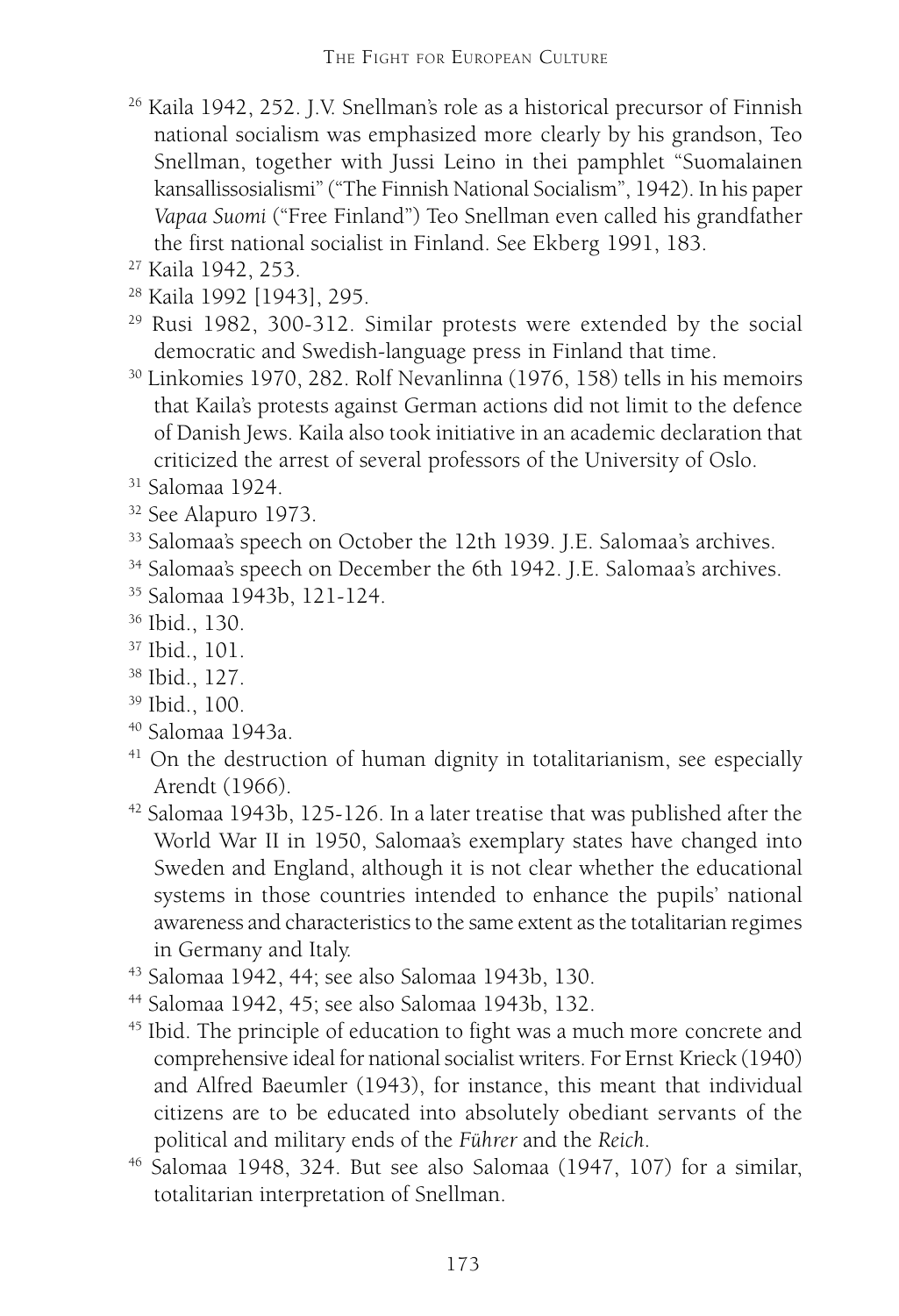- 47 Salomaa 1945.
- 48 Salomaa 1948, 314. Salomaa here only states that Snellman underlines freedom in the state more than Hegel and thereby approaches liberal endeavours. Tuija Pulkkinen (1984, 2-3) has also reported inconsistencies in Salomaa's interpretation of Snellman. These inconsistencies concern the content and scope of natural law in Snellman's moral theory, and the justification of human actions.
- 49 Salomaa 1947, 117.
- 50 Ahlman 1932, 11.
- 51 Ahlman 1932; Ahlman 1934; Ahlman 1936; Ahlman 1938, 123-131.
- 52 Ahlman 1939.
- 53 See Aron 1968; Arendt 1966; Friedrich & Brzezinski 1965. Aron (1968, 193-194) summarizes the five main elements of totalitarianism. Firstly, totalitarianism presupposes a regime which gives to one party the monopoly of political activity. Secondly, the monopolistic party has an ideology on which it confers absolute authority and which consequently becomes the official truth of the state. Thirdly, in order to impose this official truth, the state reserves for itself the monopoly of the means of coercion and persuasion, including the media. Fourthly, most economic and professional activities are subject to the state and become part of the state itself. Therefore, fifthly, as all activity is state activity and subject to ideology, an error in economic or professional activity is by the same token an ideological fault. This politization of all the possible crimes justifies ideological terrorism.
- 54 See e.g. Sallamaa 1997; Sevänen 1997.
- 55 Erik Ahlman's unpublished diary, 3.8.1935.
- 56 Lagerspetz 1993, 52.
- 57 Erik Ahlman's unpublished diary, 21.1.1944.
- 58 Erik Ahlman's unpublished diary, 21.11.1942.
- 59 Ahlman 1944.
- 60 Ahlman 1945, 90.
- 61 von Wright 1941. Later after the war, von Wright (1981, 15-24) avowed that the ideological struggle between totalitarianism and liberal humanism had been the crux of the war, as well as in the world historical perspective

# References

- Ahlman, Erik (1932): Eurooppalaisen kulttuurin kriisi [The Crisis of European Culture]. *Nuori Suomi* 9, 9-32.
- Ahlman, Erik (1934): Individualismin kriisi [The Crisis of Individualism]. *Kasvatus ja Koulu*, 8-12.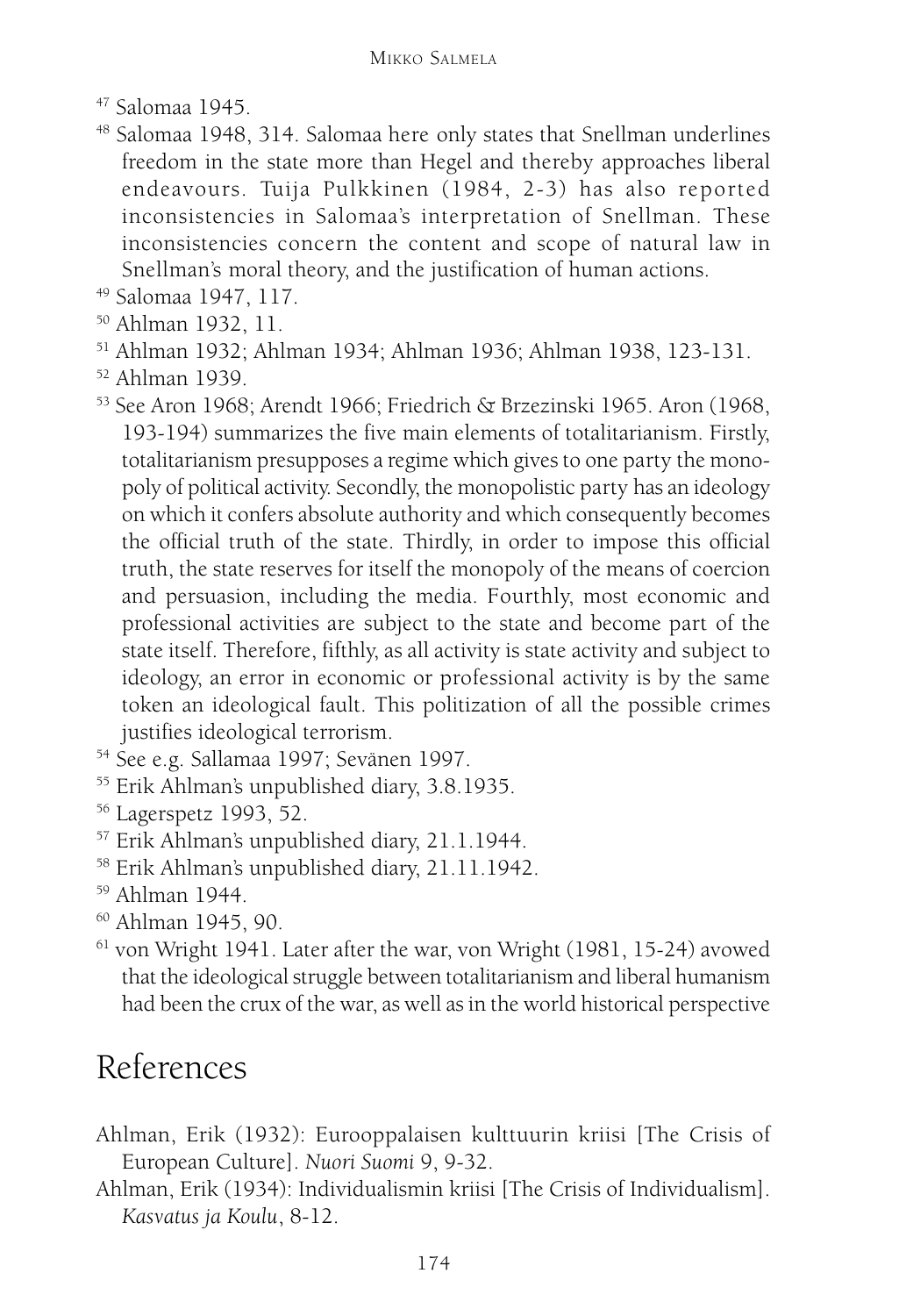- Ahlman, Erik (1936): Kulttuurin synty ja kuolema [The Birth and Death of Culture]. *Kasvatus ja Koulu*, 81-88.
- Ahlman, Erik (1938): *Olemassaolon "järjellisyys" arvometafyysillisenä ongelmana* [The Meaning of Life as a Problem of the Metaphysics of Value]. Jyväskylän kasvatusopillisen korkeakoulun julkaisuja 1. Jyväskylä, Jyväskylän kasvatusopillinen korkeakoulu.
- Ahlman, Erik (1939): Nykyhetken suuret ideologiat [The Great Ideologies of the Present]. *Valvoja-Aika*, 53-61.
- Ahlman, Erik (1943): *Oikeudenmukaisuus ja sen suhde moraaliin* [Justice and its Relation to Morals]. Porvoo-Helsinki, WSOY
- Ahlman, Erik (1944): Kasvatusopillisen korkeakoulun XI lukuvuoden alkaessa. *Kasvatus ja Koulu*. 129-135.
- Ahlman, Erik (1945): Kasvatusopillisen korkeakoulun XII lukuvuoden alkaessa. *Kasvatus ja Koulu*, 89-97.
- Alapuro, Risto (1973): *Akateeminen Karjala-seura: ylioppilasliike ja kansa 1920- ja 1930-luvulla.* [The Academic Karelia Society: the Student Movement and the People during the 1920's and 1930's] Porvoo, WSOY.
- Arendt, Hannah (1966): *The Origins of Totalitarianism*. New edition. New York, Harcourt, Brace & World, Inc.
- Aron, Raymond (1968): *Democracy and Totalitarianism*. Translated by Valence Ionescu. London, Weidenfeld & Nicolson.
- Baeumler, Alfred (1943): *Bildung und Gemeinschaft*. 2. Auflage. Berlin, Junker und Dünnhaupt.
- Coudenhove-Kalergi, R.N. (1931): *Paneuropa ABC*. Berlin/Wien/Leipzig, Paneuropa Verlag.
- Ekberg, Henrik (1991): *Führerns trogna följeslagare. Den finlänska nazismen 1932-44*. Ekenäs, Schildts.
- Friedrich, Carl & Brzezinki, Zbigniew (1965): *Totalitarian Dictatorship and Autocracy*. New York/Washington/London, Frederick A. Praeger Publishers.
- Hayes, Paul (1973): *Fascism*. London, Geroge Allen and Unwin.
- Hiedanniemi, Britta (1980): *Kulttuuriin verhottua politiikkaa. Kansallissosialistinen kulttuuripolitiikka Suomessa 1933-40* [Politics in Cultural Disguise. The National Socialist Politics of Culture in Finland 1933- 1940]. Helsinki, Otava
- Kaila, Eino (1931): *Pan-europalaisuus nykyisessä vaiheessaan* ["The Pan-European Idea in its Present Phase"]. Uusi Suomi 22.3.1931.
- Kaila, Eino (1934): *Eurooppalainen kansakunta* ["The European Nation"]. Uusi Suomi 29.7.1934
- Kaila, Eino (1940): *Kolmesataa vuotta suomalaista yliopistoelämää* [Three Hundred Years of Academic Life in Finland]. Helsinki, Otava.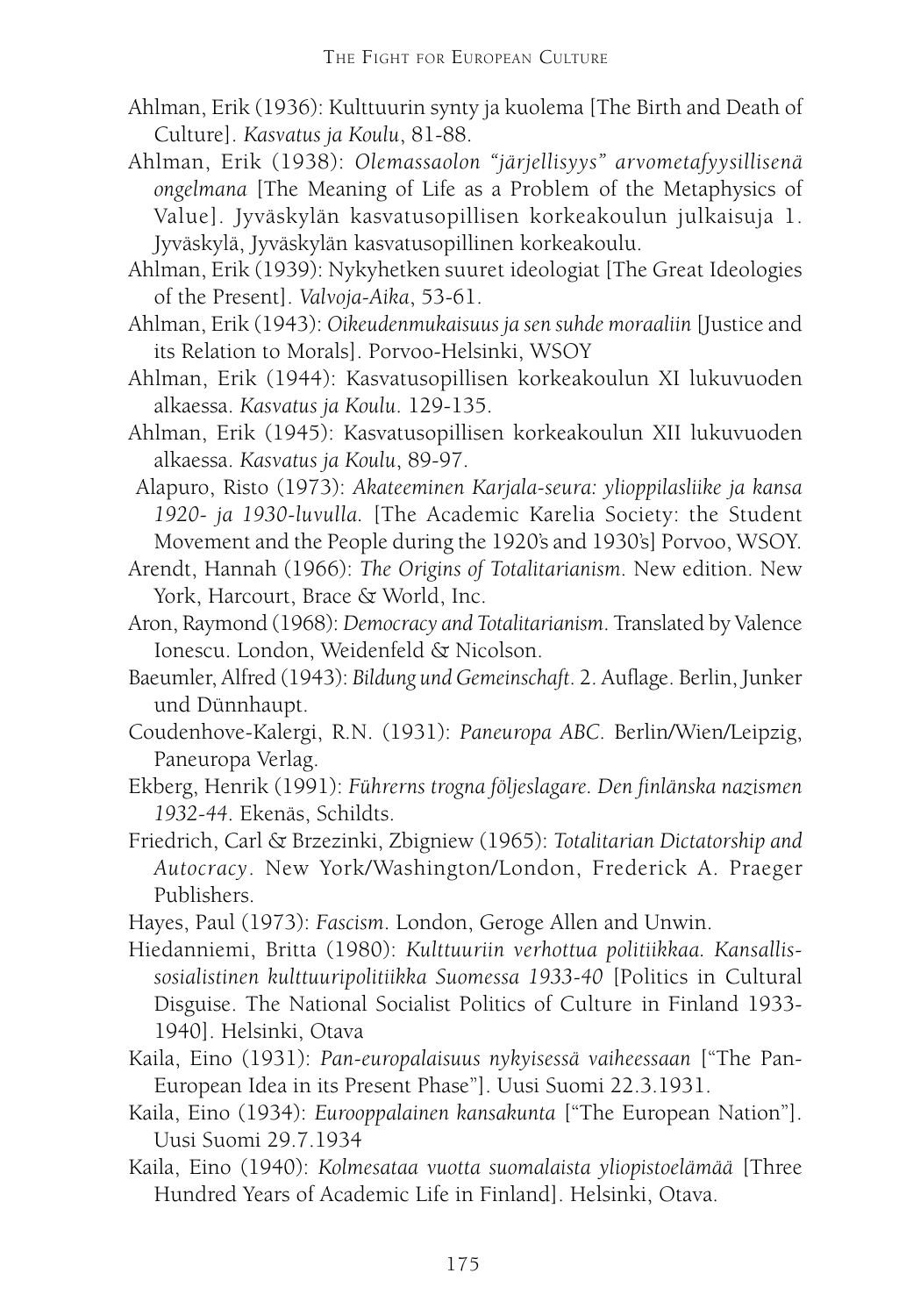Kaila, Eino (1941a): *Kultur som religion.* Svenska Dagbladet 13.1.1941.

- Kaila, Eino (1941b): Zur Idee einer europäischen Friedensordnung. *Europäische Revue* 17, 535-541.
- Kaila, Eino (1942): Johan Wilhelm Snellman und die Bedeutung des deutschen Geisteslebens für das finnische Nationalbewusstsein. *Deutsche Kultur im Leben der Völker*. Mitteilungen der Deutschen Akademie. Siebzehnter Jahrgang/Zweites Heft, 230-255.
- Kaila, Eino (1992): *Valitut teokset 2* [Selected Works]. Ilkka Niiniluoto (ed.). Helsinki, Otava.
- Kiesewetter, Hubert (1995): *Von Hegel zu Hitler. Die politische Verwirklichung einer totalitären Machtstaatsideologie in Deutschland 1815-1945.* Frankfurt am Main, Peter Land Verlag.
- Klinge, Matti (1990): *Helsingin yliopisto 1917-1990* [The University of Helsinki 1917-1990]. Helsinki, Otava.
- Krieck, Ernst (1940): *Nationalsozialistische Erziehung. Begründet aus der Philosophie der Erziehung.* 5. unveränderte Auflage. Oberwieck, Harz und Berlin, A.W. Zickfeldt Verlag.
- Lagerspetz, Eerik (1993): Filosofin sota Erik Ahlmanin suhde jatkosotaan päiväkirjojen valossa ["A Philosopher's War. Erik Ahlman's Relation to the Continuation War in the Light of His Diaries"]. In Oksala, Pellervo and Nukari, Leena (eds): *Erik Ahlman – symposiumi. 100 vuotta Erik Ahlmanin syntymästä.* Jyväskylän yliopistossa 8.5.1992. Jyväskylän yliopisto. Filosofian laitos. Julkaisu 60. 44-53.
- Leino, Jussi and Snellman, Teo (1942): *Suomalainen kansallissosialismi* ["Finnish National Socialism"]. Helsinki, Suomen kansallissosialistinen työjärjestö r.y.
- Linkomies, Edvin (1970): *Vaikea aika* [A Hard Time]. Helsinki, Otava.
- Nevanlinna, Rolf (1976): *Muisteltua* [Remembered]. Helsinki, Otava.
- Popper, Karl (1963): *Open Society and Its Enemies*. 2nd Edition. London, Routledge.
- Rosenberg, Alfred (1934): *Der Krisis und Neubau Europas*. Berlin, Junker und Dünnhaupt Verlag.
- Rusi, Alpo (1982): *Lehdistösensuuri jatkosodassa* [Censorship of the Press during the Continuation War]. Sanan valvonta sodankäynnin välineenä. Historiallisia tutkimuksia 118. Helsinki, Suomen Historiallinen Seura.
- Sallamaa, Kari (1997): Kiila ja AKS, avantgardeja molemmat? [Kiila and AKS, Did They Both Represent Avant-garde?] In Pertti Karkama and Hanne Koivisto (eds): *Älymystön jäljillä. Kirjoituksia suomalaisesta sivistyneistöstä ja älymystöstä.* Suomalaisen Kirjallisuuden Seuran Tietolipas 151. Helsinki, 96-113.